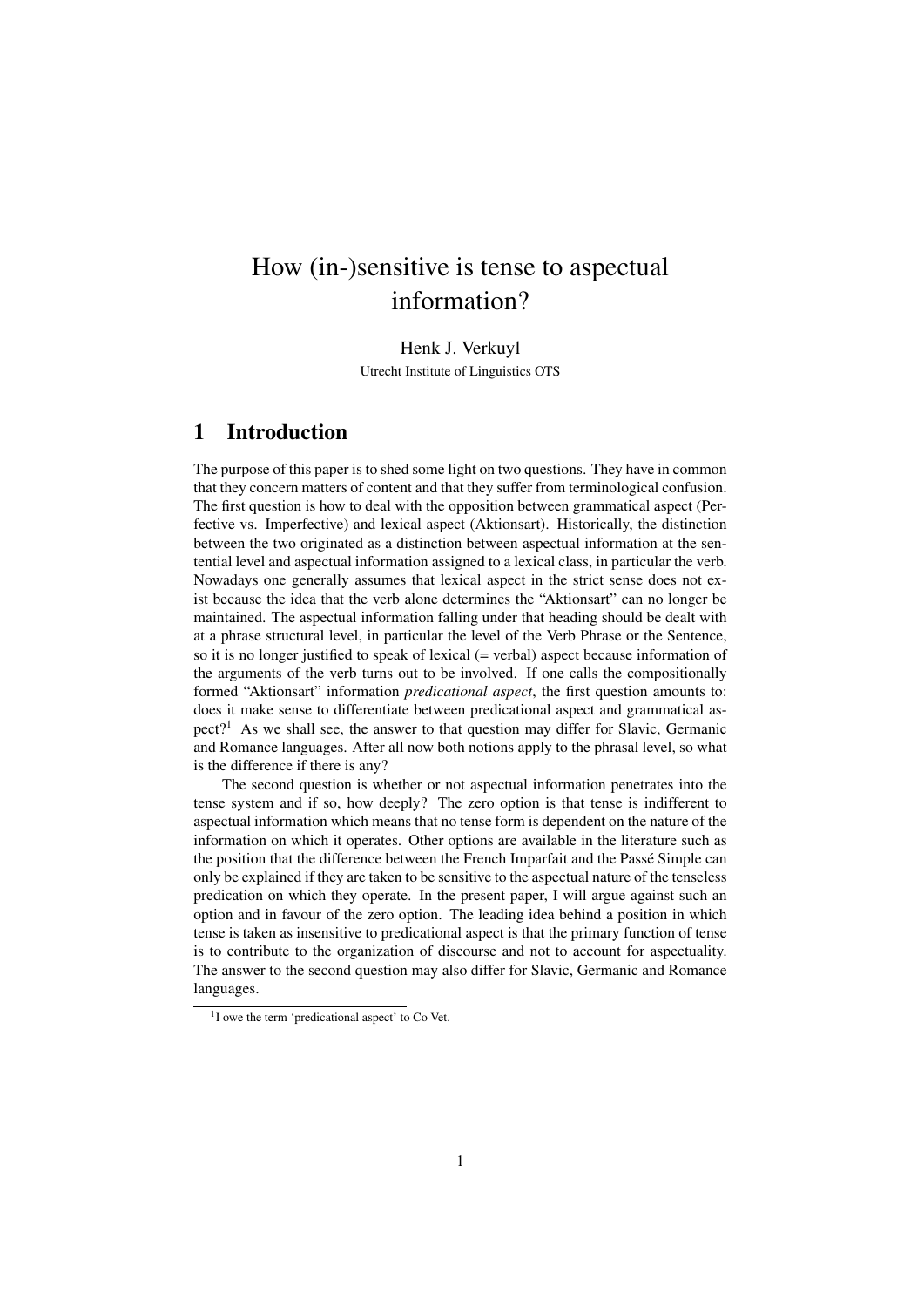## 2 Lexical aspect and predicational aspect

In reviewing the literature discussing Slavic aspect at the beginning of the twentieth century, Verkuyl 1972 observed that (Western) grammarians transferred the test separating perfective and imperfective aspect in Slavic simply to German. In Leskien 1919:217 it was noted, for example, that the German sentences in (1) show the same sort of opposition as the Russian sentences in (1).

| (1) | a. | Sie jagten den Hirsch den ganzen Tag.    |
|-----|----|------------------------------------------|
|     |    | Oni gnali olenja vesj denj               |
|     |    | They chased the stag the whole day long  |
|     | b. | #Sie erjagten den Hirsch den ganzen Tag. |
|     |    | #Oni zagnali olenja vesj denj            |
|     |    | #They caught the stag the whole day long |

In general, German aspectologists at the time assumed quite generally that what now is generally called the *in/for*-test-test applies to the distinction between perfective and imperfective aspect rather than to lexical aspect. Following the observation made by Western scholars in the twenties and thirties of the twentieth century, Verkuyl 1972 noticed that the two tests apply to predicational aspect in Germanic languages as shown in (2) and (3).

- (2) a. #Mary walked a mile for hours.
	- b. Mary walked for hours.
- (3) a. Mary walked a mile in an hour.
	- b. ?Mary walked in an hour.

In (2-a), the only interpretation seems to be to assume that Mary repeatedly walked a mile in a period that lasted hours, whereas (2-b) expresses that Mary was involved in a continuous sort of walk activity.<sup>2</sup> Sentence  $(3-b)$  shows that the (tenseless) sentence *Mary walk* cannot take or cannot be taken by the adverbial *in an hour*, whereas *Mary walk a mile* in (3-a) is a natural partner.

The analytical problem that arises is that *Mary walked a mile* seems to pertain to something discernible as a discrete complete unit as opposed to *Mary walked* which can be said to pertain to something going on. If (2-b) expresses that the walk is terminated in the past, this is generally attributed to the English Simple Past tense, not to the aspectual information expressed by the tenseless *Mary walk* which presents Mary's walk without any clue about its possible end. The problem under discussion can now be formulated quite sharply: if one is allowed to describe the difference between the tenseless predications *Mary walk a mile* and *Mary walk* in terms of an opposition between something complete and something non-complete, how does this difference holding for Germanic languages relate to the opposition between perfective and imperfective aspect in Slavic languages for which the same sort of characterization is given?

This problem led Verkuyl 1972 to adopt a strategic null hypothesis saying that there is no need for a distinction between grammatical aspect and predicational aspect unless there is evidence to the contrary. Let us call this the  $T = Pf_v$  Hypothesis, where T stands for Terminative or Telic and Pfv for Perfective.<sup>3</sup> This hypothesis turns out to

<sup>&</sup>lt;sup>2</sup>The symbol # indicates rather the blocking of the single event-reading than plurality, because in some cases there is a tendency to "stretch "the event, as in *Mary ate a sandwich for an hour* (cf. ?).

 $3I$  am somewhat unhappy with the popularity of the term 'telic' because I put it aside to evade the notion of telos (= goal) as part of my conviction that for a proper understanding of aspectuality one should stay clear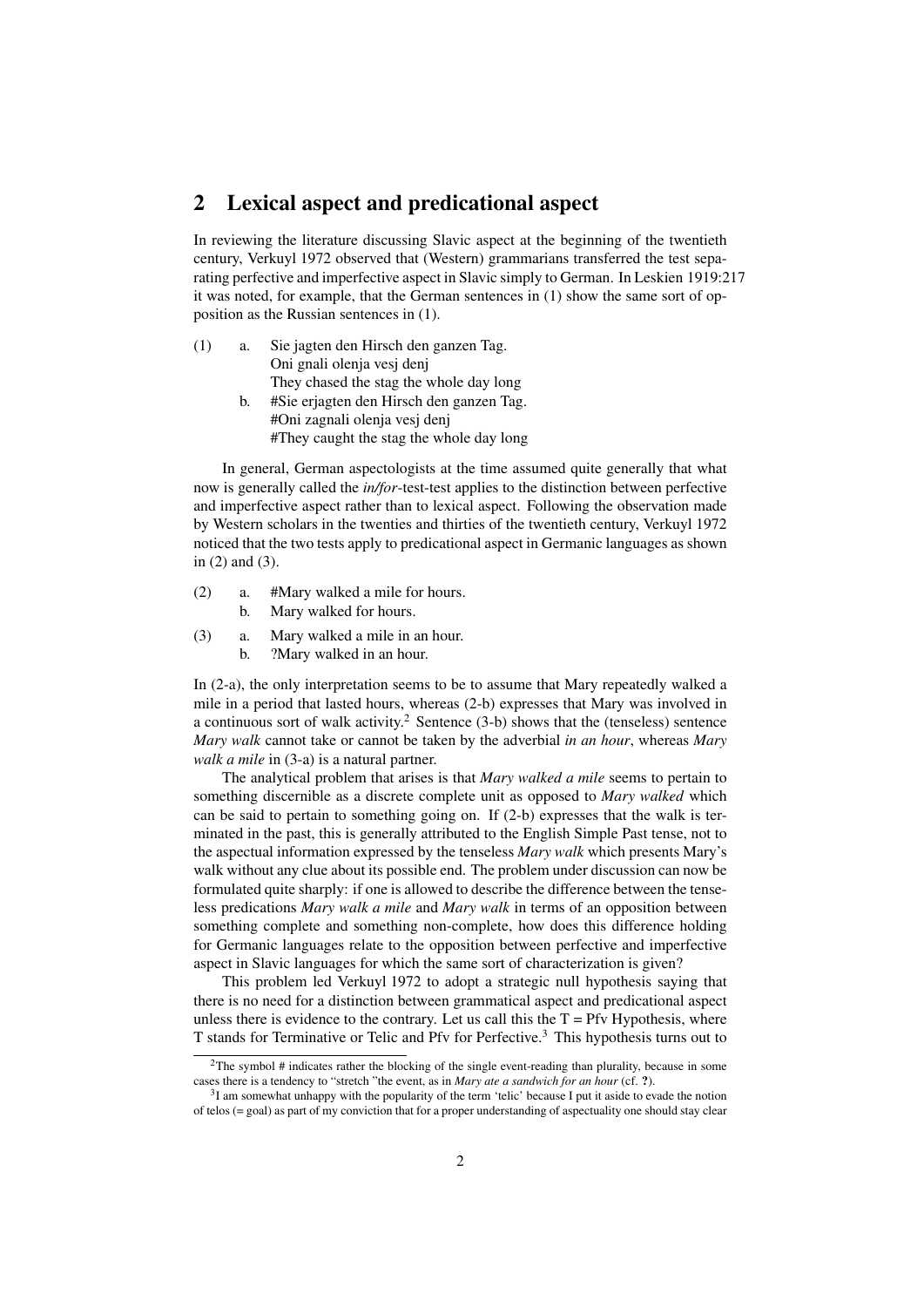require that one determine whether properties that in Slavic languages are assigned to grammatical aspect, are in fact T-properties rather than Pfv-properties. In particular, it could be the case that the *in/for*-test does not apply to the opposition Pfv vs. Ipfv but rather to the opposition  $[+T]$  vs.  $[-T]$  and that this is hardly visible because the presence of the Pfv-prefix and [+T] coincide in most cases. As we will see, there is sufficient evidence for the thesis that  $T \neq$  Pfv. But this raises the question of which role grammatical aspect and which role predicational aspect have to play. Given the standard practice of compositionality, there are two options given  $T \neq Pfv$ : (a) Pfv is dependent on the aspectual material provided by T; (b) Pfv is independent, or dictates conditions independently.

## 3 Is predicational aspect sufficient?

#### 3.1 Germanic

In Germanic languages it is hard to see why  $[+T] = [+Pf\nu]$  would not hold. Consider the examples discussed in Verkuyl 1972; 1993.

| (4) | a. | Judith called the hospital for a consult                                                   | $[+T]$           |
|-----|----|--------------------------------------------------------------------------------------------|------------------|
|     | b. | Clients called the hospital for a consult                                                  | $[-T]$           |
| (5) | b. | a. The robot walked from the spaceship to the rock<br>The robot walked without any problem | $[+T]$<br>$ -T $ |
| (6) | a. | Three litres of water escaped from the rock                                                | $[+T]$           |
|     | b. | Water escaped from the rock                                                                | $[-\mathrm{T}]$  |

Sentences like (4-a), (5-a) and (6-a) are terminative (or telic). That is, they obey the restrictions of the *in/for*-tests and the conjunction-test as shown by the following sentences. As the *for*-test was discussed above, I will demonstrate the difference between [+T] and [-T] here only with the help of the conjunction-test:

- (7) a. On Monday and on Tuesday Judith called the hospital for a consult b. On Monday and on Tuesday clients called the hospital for a consult
- (8) a. On Monday and on Tuesday the robot walked from the spaceship to the rock
	- b. On Monday and on Tuesday the robot walked without any problem
- (9) a. On Monday and on Tuesday three litres of water escaped from the rock b. On Monday and on Tuesday water escaped from the rock

Sentence (7-a) is about two consults, one on Monday and the other on Tuesday, (8-a) is about two walks and (9-a) is about six litres of water. So, for all the tree terminative sentences (4-a), (5-a) and (6-b) one can see that the addition of the time adverbial *on Monday and on Tuesday* enforces a multiplication rather than combining Monday and Tuesday into one domain, as is possible in the durative b-cases where the calls of the clients may cover a period of 48 hours, the robot may have walked continuously during that interval and the water have escaped from the rock continously.<sup>4</sup>

from agentivity and intention in favour of essentially temporal notions. But I realize that I am fighting a lost battle. So, my compromise here is to use T most of the times.

<sup>4</sup>Note that the difference between (7-a) and (7-b) is even sharpened if the second *on* is dropped: *On Monday and Tuesday Judith called the hospital* is about at least two calls, one on Monday, the other on Tuesday, whereas *On Monday and Tuesday clients called the hospital* is about a 48-hour period. This effect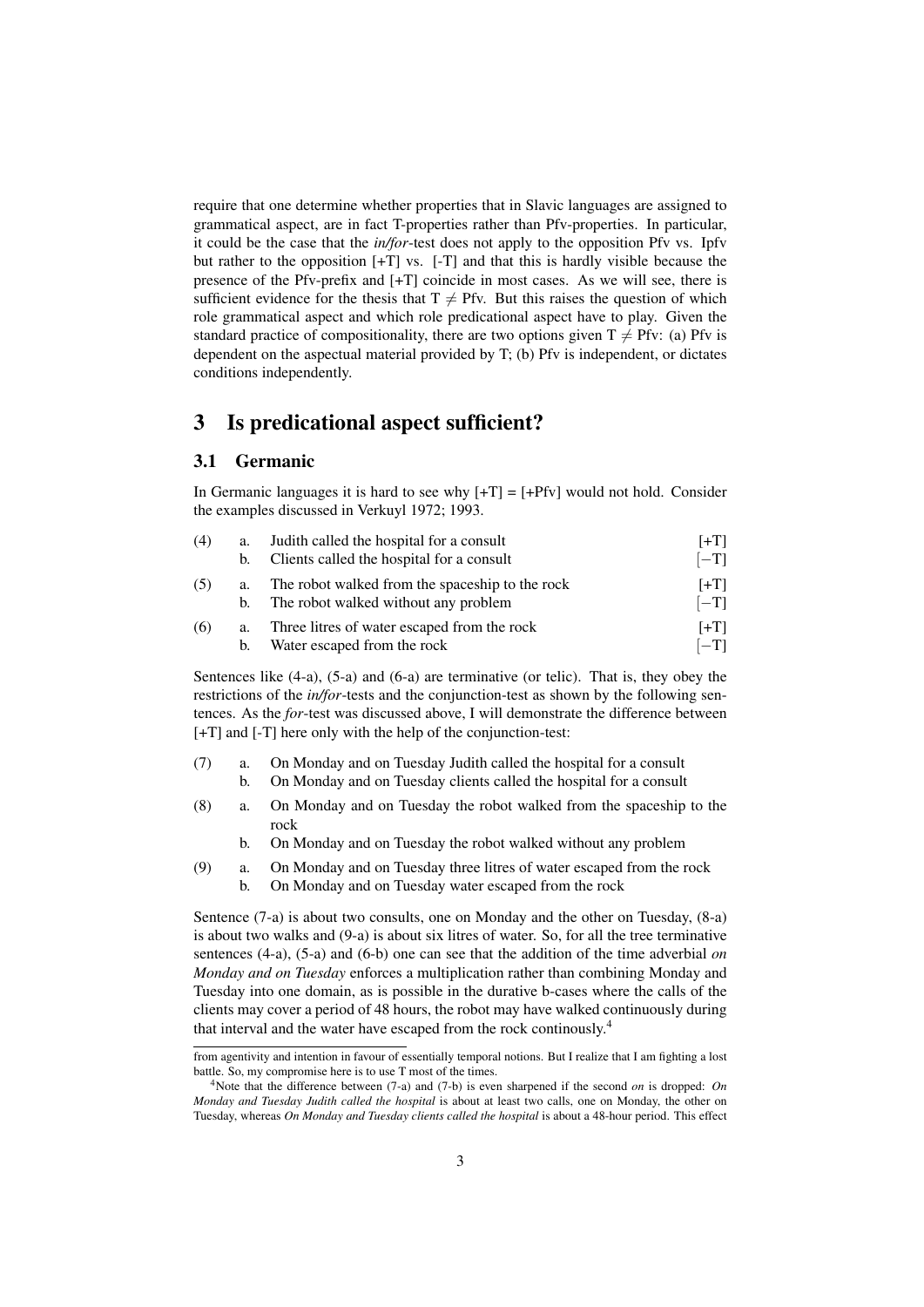The compositional machinery obtaining the [+T]-value at the top of the tenseless sentence is quite simple: both the verb and its arguments contribute to the composition of aspectual information. In terms of (abbreviatory) features: the verb *escape from* in (9-a), for example, expresses nonstativity, which in my work is labeled [+ADDTO], and it is this feature that together with the specified quantity expressed by the NP *three litres of water* yields the complex terminative feature [+T]. So, in German languages, the verb cannot alone express its "Aktionsart"; it needs the help of its arguments in order to become aspectually visible. There are two ways to demonstrate the validity of this line of thought. Firstly, a sentence like *Three litres of water were stored in the rock* is [–T], because the verb *be stored* fails to have the required semantic content of expressing nonstativity.<sup>5</sup> Secondly, in (9-b) the argument NP is  $[-SQA]$  which makes  $(6-b)$  [-T] in spite of the nonstative dynamic nature of the verb.<sup>6</sup>

Against the background of the first main question of the paper 'Does it make sense to differentiate between grammatical and predicational aspect?' and given the fact that grammatical aspect is often taken, and certainly so in Slavic languages, as expressing a viewpoint, one should raise the question of whether the difference between say (4-a) and (4-b) may be explained in terms of the choice between two options made by a speaker. If (4-a) provides more specific information about a situation than (4-b), then the difference between  $[+T]$  and  $[-T]$  can be seen as a matter of viewpoint. Some strong support for this view is given in Galton 1984 but it should be noted that Comrie 1976 can be read as making this point. It amounts to giving ontology a secondary place: in the domain of interpretation some situation took place which the speaker wishes to describe as a countable unit, so that there are two of them in (7-a), one of them on Monday and the other on Tuesday, or as something that need not be discernible as a complete event. In this way  $[+T]$  can be taken as a filter on the reality (of the domain of discourse). This line of thought leads in a natural way to the conclusion that a separate level of viewpoint is not necessary and so the answer to the first question turns out to be negative, as far as Germanic languages like English and Dutch are concerned and so one could maintain that  $[+T] = Pf_v$ .

However, a complication arises in English for the  $[+T] = Pf_v$  Hypothesis. The Progressive Form, seems to correspond to what can be expressed by the Imperfective Aspect in Russian and not so much by predicational aspect: the sentences in (10) show that the Progressive Form takes both [+T]- and [–T]-predications.

- (10) a. Judith was eating her two sandwiches.
	- b. Judith was eating sandwiches.

This could lead to the conclusion that it is necessary after all to distinguish in Germanic languages between on the one hand the pair [+T]/[-T] and on the other hand the pair Pfv/Ipfv.<sup>7</sup> However, this conclusion should not be drawn too quickly. Slavic imperfec-

is not present in the other cases, so the test works with two prepositions.

<sup>5</sup>Note that *Three litres of water were stored in the rock for months* is well-formed, whereas #*Three litres of water escaped from the rock for months* enforces a queer sort of repetition.

 ${}^{6}$ [ $\pm$ SQA] stands for specified or unspecified quantity of A where A is the noun denotation of the NP. Krifka opted for the terms quantized vs. non-quantized. In spite of the near-synonymy of the two pairs of terms, there are some differences which boil down to differences between a non-mereological approach (mine) and a mereological approach (Krifka's). Assuming some familiarity with the idea of aspectual composition, I restrict myself here to just these two arguments, referring to Verkuyl 1993 and Verkuyl 1999 for more precise information about the semantic machinery required for the process of amalgamating the information at the lexical level into phrasal information.

<sup>&</sup>lt;sup>7</sup>Dutch has a Progressive Form which is comparable to the English one. The Dutch translation of (10-a), for example, is *Judith was haar twee sandwiches aan het eten*, where *to+be+at+V* would be the literal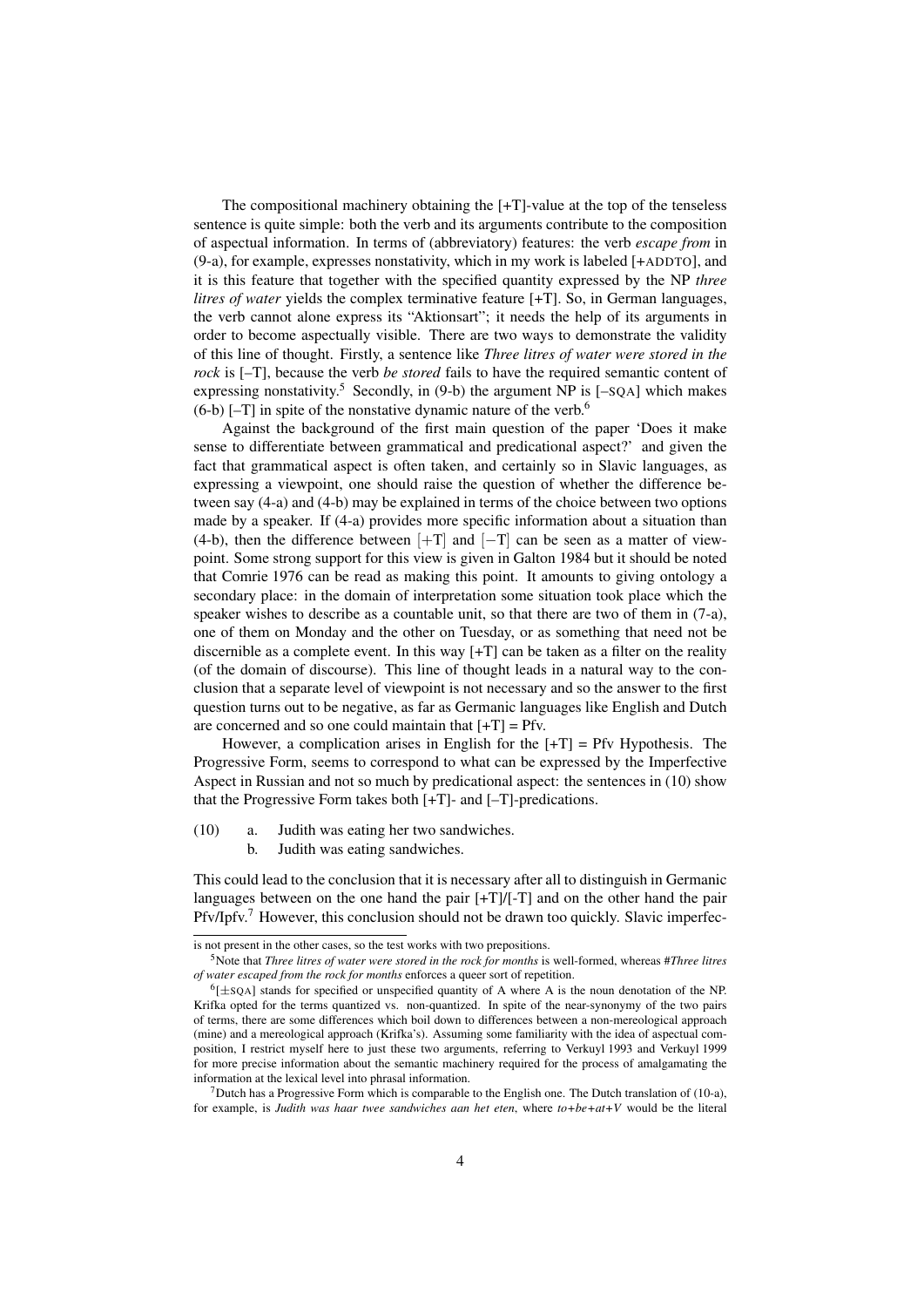tive aspect is not translationally equivalent to the English Progressive Form, one of the reasons being that Slavic imperfective aspect has more than one function: it expresses habituality and iterativity among other things that are different from what is expressed by the Progressive Form. Apart from that we hit upon an intriguing problem that should be taken into account first before deciding on this issue. Given the need to revise the insight on lexical aspect in favour of a compositional approach yielding predicational aspect, one should at least put some serious question marks with respect to the standard view on grammatical aspect by allowing the thought that the notion of viewpoint aspect in Slavic aspectology might be contaminated by the difficulty to distinguish properly between [+T] and Pfv in Slavic languages. After all, Slavic languages like Russian do not have articles, so one could argue that part of the information allocated to the determiners in Germanic languages is carried by the presence or absence of the perfective prefix in Slavic. And this might mean that the perfective prefix has a double duty to fulfill without having the certainty that these duties are of the same level.

#### 3.2 Romance

For Romance languages it is harder to argue for  $[+T] = Pf_v$ . The French Passé Simple and Imparfait, for example, are generally taken as similar in locating eventualities in the past, their difference being explained in terms of different points of view, as shown in (11) discussed in Molendijk 1990.

| (11) | a. | Pierre rentra. Marie téléphonait                | $PS + Imp$ |
|------|----|-------------------------------------------------|------------|
|      |    | Pierre rentra. Marie téléphona                  | $PS + PS$  |
| (12) |    | a. Le général attaqua l'ennemi, qui se retirait | $PS + Imp$ |
|      |    | Le général attaqua l'ennemi, qui se retira      | $PS + PS$  |

In (11-a) Pierre came home while Marie was on the phone, whereas (11-b) says that Pierre came home after which Marie made a call. In (12-a) the enemy was retiring when the general attacked, whereas in (12-b) the retirement followed the attack. Imp is often said to present the eventuality as going on, whereas the use of the Passe Simple ´ presents the eventuality as a whole

The insight that the choice in favour of a certain tense is decisive for the organization of a discourse has been made concrete by Kamp and Rohrer 1983. In the tradition that they established and that got popular by Kamp and Reyle 1993, the idea has been prominent that the Imparfait and Passe Simple interact directly with predicational as- ´ pect. In other words, it has been assumed quite generally that for the two tenses to be able to apply it is necessary to operate directly on the information present at the level of [+T] or [–T]. This is visible, for example, in De Swart 1998, who analyzes the two tenses as containing an instruction to operate on the (tenseless) predicational aspect they are fed.

According to her, if the predicational aspect of the tenseless 'L'ennemi se retirer' is [+T], then, as shown in (13), the Imparfait invokes its aspectual operator  $C_{eh}$  which changes [+T] into [–T] on the ground that the Imparfait Past requires [–T]-predications. And, as illustrated in (14), if the tenseless predication 'Elle savoir la réponse' (She know the answer) is  $[-T]$ , the  $C_{he}$ -operator of the Passé Simple changes  $[-T]$  into  $[+T]$ so as to obtain *Elle sut la reponse ´* (She knew (PS) the answer) because the PS Past

translation of the Dutch equivalent of *to be-V-ing*.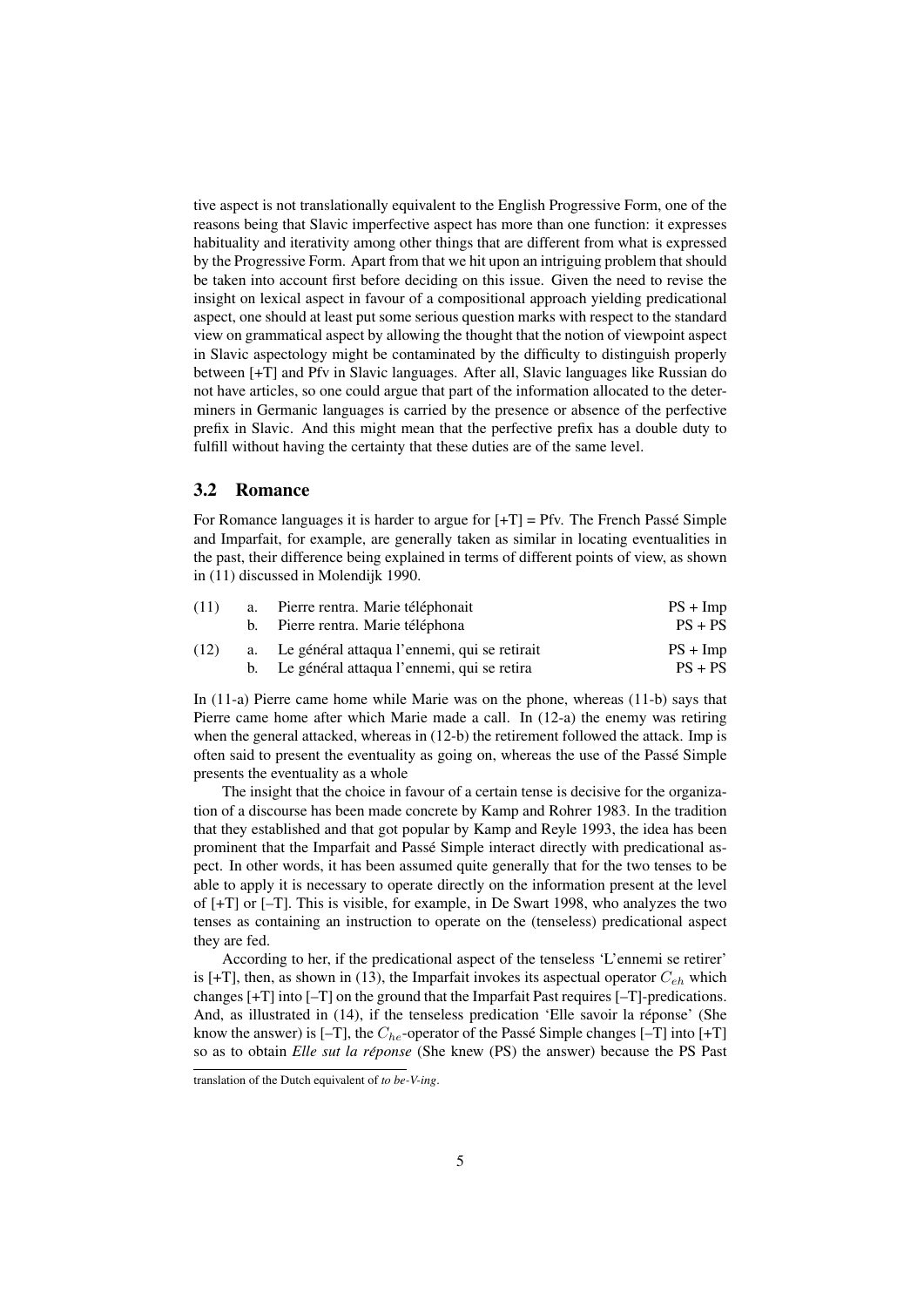requires events.<sup>8</sup>

- (13)  $\left[\text{TP} \text{ Past}_{\text{IMP}} \left[A_{\text{P}}_{\text{[-T]}} C_{eh} \left[\text{S}_{\text{[-T]}} \text{L'ennemi se retirer} \right]\right]\right] \Rightarrow \text{L'ennemi se retirait}$
- (14)  $\left[\text{TP} \text{ Past}_{rs} \left[\text{AP}_{[+T]}\right]C_{he} \left[\text{s}_{[-T]}\right] \text{Elle savoir la réponse} \right] \Rightarrow \text{Elle sut la réponse}$

The idea is also that in the case of *Elle savait la réponse* (She knew-Imp) the answer), the Past of the Imparfait may take the [–T]-predication immediately without the interference of  $C_{eh}$  and that in the case of *L'ennemis se retira* the Past of the Passé Simple directly takes [+T]-predication. So, only in cases like (13) and (14) De Swart needs a coercion operator  $C$  in order to obtain the right sort of predicational aspect for the tense to operate on. In other words, PS and Imp must look into the tenseless S in order to see whether the T-information fits and, if not, they must invoke an appropriate operator.

There are two lines to attack this position. The first line is that it is hard to see why coercion is necessary in the case of (13). Why should tense be burdened by a restriction if it can do without it? The root of the problem seems to me that the tense part of the two tenses under analysis is kept too simple. Why would Past be the only (real) tense dimension involved? Isn't it possible to take the room now taken by  $C$  as differentiating between the two past tenses without being forced to look into the information provided by the tenseless predication? I will show in section 4.2 that this is possible, which implies that the coercion approach is an artefact of a certain organization of the tense system. The second line is that De Swart distinguishes between three sorts of situation: states, processes (grouped together under the label  $h$ ) and events  $(e)$ . Her claim is that aspectual operators associated with the two tenses at issue provide means to shift between these situations. She keeps realism away by adopting the general attitude within the DRT-tradition ever since Kamp 1981 of attributing to the boxes an intermediate status between language and the world. This is why she may think that the two operators in (14) and (13) are viewpoint-operators.

However, the normal procedure of model-theoretic interpretation that De Swart follows in specifying her semantics is based on the assumption that discourse referents are ontological entities of some sort. In her box-ontology, the aspectual classes are "out there": they are taken as values of an interpretation function  $I$  relating language to the model structure. But as many do in the Kampian tradition, she speaks about ontological classes and their properties apart from  $I$  and thereby ignoring it. It is therefore hard to evade the conclusion that the semantics of DRT is in fact founded on (a softened sort of) realism. De Swart assumes with many others that there are states, processes and events *sui generis* and that by using a sentence a choice has to be made between three ontologically relevant categories. This leads to a problem: if the interpretation function I indeed assigns to a tenseless predication  $\alpha$  its value  $I(\alpha)$ , say a state situation like 'Elle savoir la réponse', and a C-operator coerces  $I(\alpha)$  into another value, say the event situation  $I(\alpha)'$  (as denoted by *Elle sut la réponse*), then these two values should be "out there" as referents simultaneously present in the domain of discourse. There should be both a state and an event, the former as referent of the (still) tenseless S and the latter as the referent of the still tenseless  $C(S)$ , after which the tensed  $PS(C(S))$ yields another referent. It becomes quite crowded. Note that the same would have to apply to ¬ in sentences like *Le chien ne sut pas tout de suite ce qu'il fallait faire mais* . . . (The dog didn't know immediately what to do, but . . . (internet). Here the negation sign would have to cancel the  $[+T]$ -value of the AP in (the analogue of ??) in order to

 ${}^8C_{he}$  = change a state or a process into an event,  $C_{eh}$  = change an event into a state or a process, TP = Tense Phrase, AP = Aspect Phrase.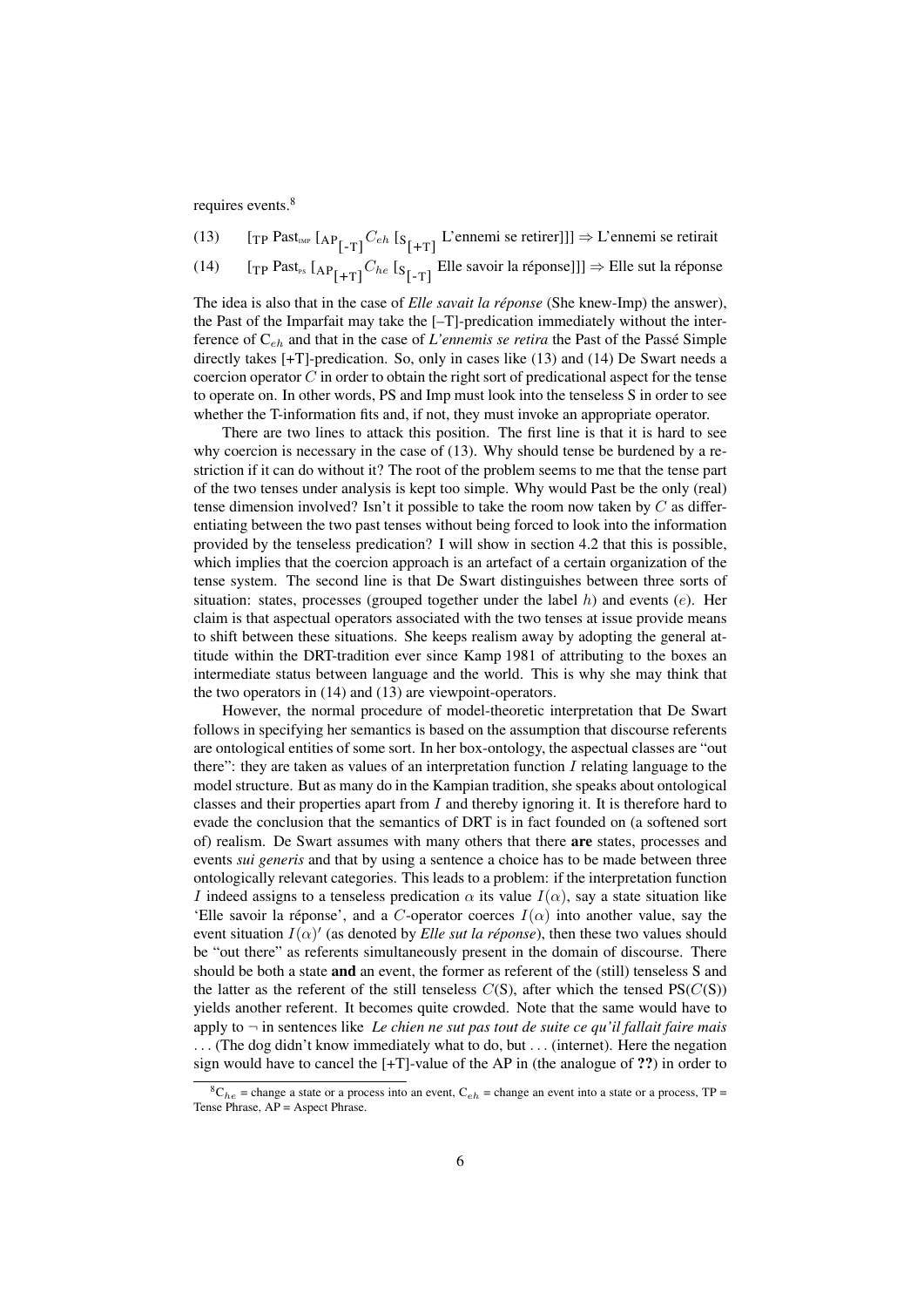obtain (again) a state. So, the question arises: why make an "ontological connection" between language and model structure if time is not yet ripe, so to say.

What I am doing here is to underscore that the notion of an ontological class corresponds essentially to what linguists consider lexical categories and not to what they call phrases. Linguists are used to see phrases as structures in which lexical categories are combined into larger units of semantic information. The notion of an ontological class cannot be maintained as being the referent of phrases because there is no "lexicon of phrases". If phrases are seen as being generated by combining smaller (lexical) items into larger units and as being interpretable on the basis of a semantic procedure operating on combinations, then either one should have an ontological "grammar" in order to derive events, states and processes or one should stop thinking in ontological categories. In the absence of such a rule system it is advisable to evade any discussion about aspectual classes if they are connected with the idea that they exist "sui generis" apart from the language.

The above remarks are made because they make clear that one cannot simply assume that the Imparfait and Passé Simple express viewpoint aspect if one has not made a precise distinction between predicational aspect and viewpoint aspect. Coercion cannot be identified with viewpoint. In general, it will not do to simply say that viewpoint aspect is an operation on the tenseless predication (the eventuality description) because to say that a state has been changed into an event or reversely is too far away from what the notion of viewpoint should express. So we need to continue the main line of skeptical thought by first paying attention to Slavic languages.

## 3.3 Slavic

In Borik 2002 it is argued convincingly that for Slavic languages both  $[+T] \neq \text{Pfv}$  and Pfv  $\neq$  [+T] hold. That is, if predicational aspect is [+T], then Russian speakers are normally obliged to use the perfective verb form, but there are clear cases in which this is not the case, as shown by the sentence in (15).

(15) Petja uže peresekal (ipfv) etot kanal v ponedel'nik i vo vtornik Peter already crossed this canal on Monday and on Tuesday

Borik notes that this sentence clearly expresses two separate events of crossing the channel, one on Monday and the other on Tuesday.

As to the other direction, not all perfective forms express [+T] as already demonstrated for Russian in Comrie 1976:19,

(16) On dolgo ugovarival (ipfv) menja, no ne ugovoril (pfv) For a long time he persuaded me, but he didn't persuade me 'He spent a long time trying to persuade me, but he didn't actually persuade me'

and for Polish in Młynarczyk 1998.

- (17) a. Przez lata nie czytał zadnej ksiazek ˙ -long/for years neg Ipfv-read-3sg no book-Gen 'For years he did not read books'
	- b. Przez lata nie przeczytał ani jednej ksiażki-Acc. -long/for years neg Pfv-read-3sg not even one books 'For years he did not read a single book' (not even one book)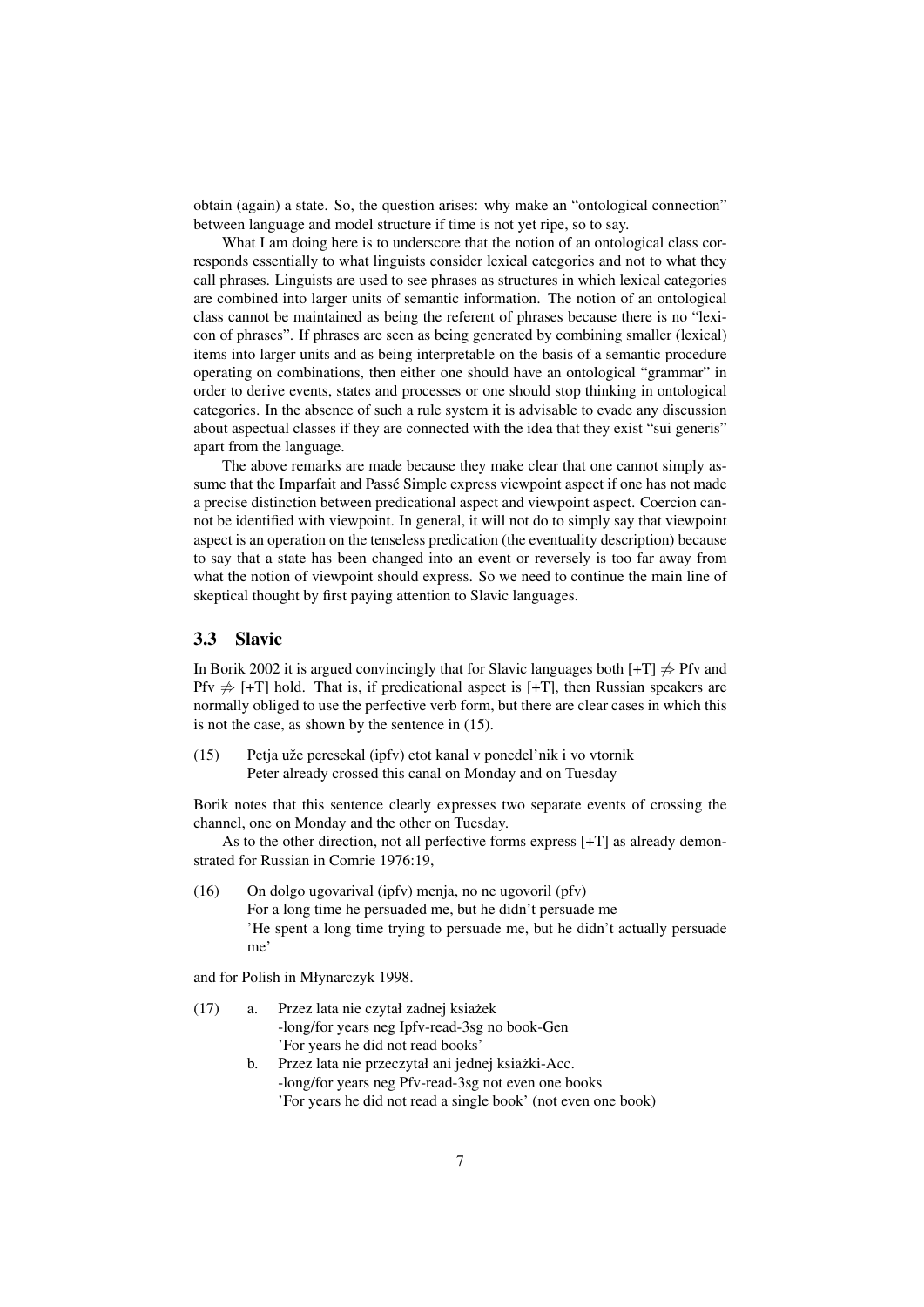In (16) it is clear that the perfective form *ugovoril* is used after negation. The predication in the Germanic gloss *He didn't persuade me* is durative due to the presence of the negation element. So, the argument should be that *ne ugovoril* is [–T] but Pfv. The Polish examples in (17) give the same picture: the presence of the perfective prefix should be interpreted as sharpening the tenseless predication 'He read a book' so as to make sure that the negation really denies a complete eventuality.

It is also important to see that the *in*-test yields the same picture: without the adverbial *w rok* the Polish negative sentences in (18) are durative, as predicted by the compositional machinery making up [–T] or [+T] but the two sentences are equally incompatible.

- (18) a. ?W rok nie czytał zadnej ksiazek ˙
	- lit: in hour neg he Ipfv-read-3sg no book-Gen
	- b. ?W rok nie przeczytał ani jednej ksiażki in hour neg he Pfv-read-3sg not even one book-Gen

The examples in (16) - (18) show that one cannot simply equate [+T] and Pfv in Slavic, pace Kabakčiev 2000.

The fact that there are strong empirical arguments in favour of  $[+T] \neq$  Pfv should not lead to ignore the fact that there is a considerable overlap between the information expressed by [+T] and the Pfv-information as long as one interprets Pfv as pertaining to properties of the semantic object denoted by the tenseless [+T]-predication. This point can be sharpened by considering the question of markedness. In Verkuyl 1993 it was shown that in Germanic languages  $[+T]$  is the marked value in the opposition between [+T] and [–T]. The latter feature captures "a garbage can": durativity in Germanic languages covers the expression of states, negation, habituality, categoriality, iterativity, bare plurals, empty categories and the like. In fact, [+T] is to be taken as a category on itself carving a unique, discernible unit that can be counted or measured. It requires set formation in the sense that the semantic object that is [+T] is an element of a set. This applies also to [+SQA]-Mass NPs like *A liter of whisky*, *that water*, *this piece of music*, etc. As soon a Mass NP is [+SQA] (or quantized, some would say) a category of similar semantic objects can be formed.

Given the nature of the opposition between [+T] and [–T] in Germanic languages and given  $T \neq Pf$ v, the question arises for Slavic why the opposition between Pfv and Ipfv should be taken as being so closely related to the opposition between [+T] and [–T]? One of the things to be established is whether the *in/for*-test applies to [+T]/[–T] or to Pfv/Ipfv. Suppose it were true that for Slavic it could be maintained that predicational aspect is responsible for the behaviour of sentences with respect to this test, the way is free to assign a different duty to the opposition Pfv/Ipfv. This has not happened yet, although Borik 2002 can be seen as an interesting attempt. One way to go would be to show that the  $[+T]/[-T]$ -distinction in Slavic is essentially the same as in Germanic: not based on equipollence  $([-T] = -[-T]$  and  $[-T] = -[+T]$ ) but rather as a privative opposition ([+T] marked, [–T] a host of known alternatives of all sorts) or as a subordinate opposition along the lines of  $? (+T)$  : marked,  $[-T]$  : no information given). It means that what has been ascribed to Pfv in the literature could be argued to belong to the realm of T, as is the case with the *in/for*-tests. Therefore, it could be the case that Jakobson's attractive position is after all due to attribution of the [+T]/[-T]-opposition to grammatical aspect. In other words, suppose that  $[+T]/[-T]$  is a subordinate or privative opposition and suppose that grammatical aspect is needed as a lubricant, then there may be some room to ground the distinction Pfv/Ipfv on an equipollent basis after all.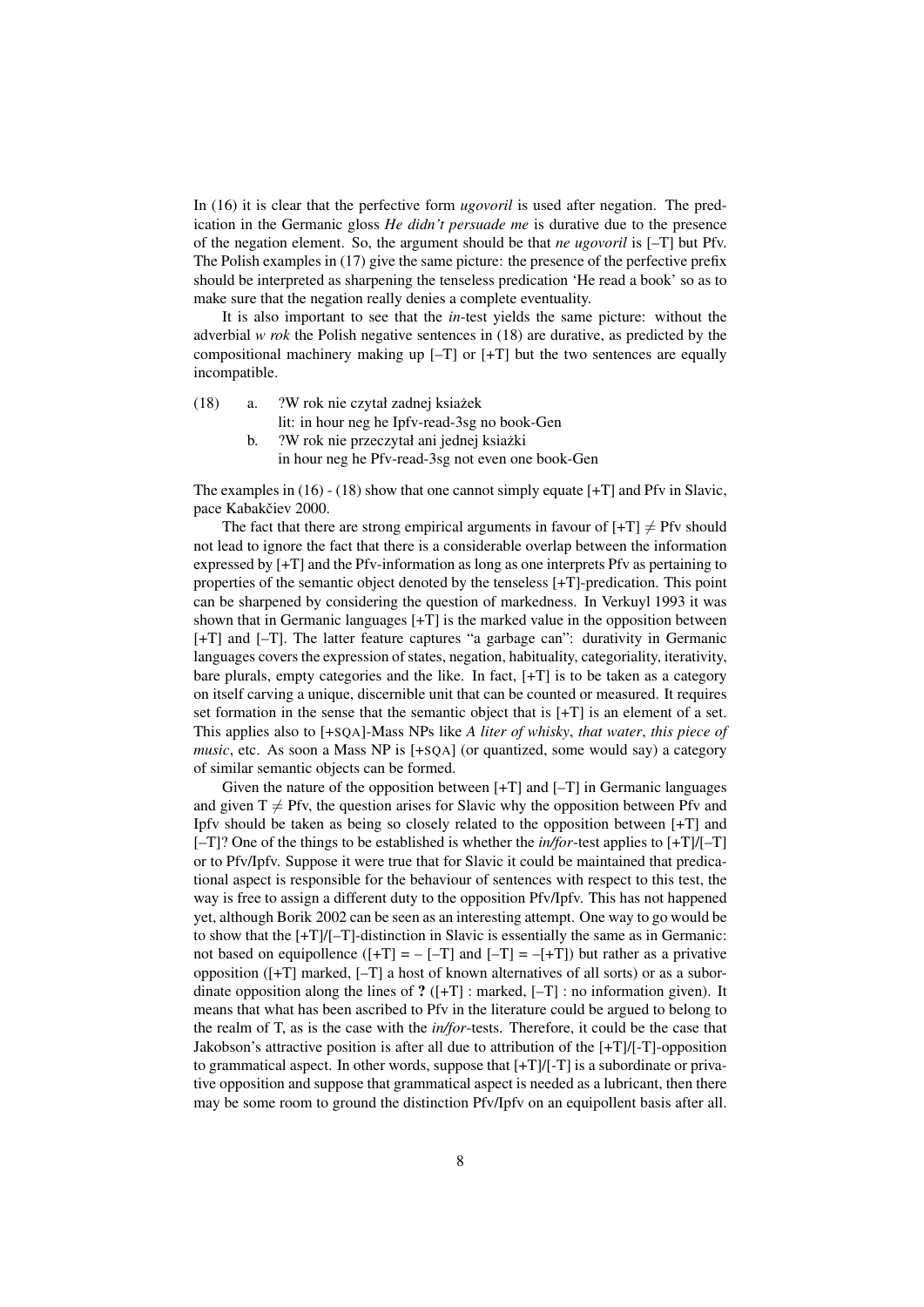Such a position would only be possible after having separated the two oppositions in a clear way by disentangling them. The leading idea should then be to undo the Pfv/Ipfv opposition of any element belonging to predicational aspect, so as to prevent a sort of ill-motivated doubling in e.g. Smith 1991. This can be done easier for Germanic languages because there the machinery to distinguish [+T]/[-T] from Pfv/Ipfv is more transparent. The next step is to apply the insights thus obtained to Romance languages in order to show that the Pfv vs. Ipfv opposition can be established separately, after which the third step may be taken by turning to Slavic languages in order to see whether the division of labour operates or not.

## 4 How to make tense insensitive to predicational aspect

### 4.1 Introduction

|  | ed to describe their tenses. <sup>9</sup> |                       |
|--|-------------------------------------------|-----------------------|
|  | Onvoltooid Verleden                       | Voltooid Tegenwoordig |
|  | <b>Imperfect Past</b>                     | Perfect Present       |
|  | la. Ze at                                 | 1b Ze heeft gegeten   |

lit: She ate She has eaten  $[+T]$  2a. Ze at een boterham 2b Ze heeft een boterham gegeten

The idea to make tense crucially indifferent for aspectual information was developed in looking carefully at the four Dutch sentences in Table 1 and in particular at the names used to describe their tenses.<sup>9</sup>

Table 1: Crossing tense and aspect oppositions

She ate a sandwich She has eaten a sandwich

An elementary but yet intriguing question arises by applying Fregean compositional semantics to the composite phrases *Imperfect Past* and *Perfect Present*. If  $\alpha$  is the value of the expression *Past* how can the value β of the expression *Imperfect* be applied to  $\alpha$ ? How can a past be incompleted or something in the past be incompleted? If some eventuality e is located in the past from now, it cannot be incompleted because the notion of past expresses that  $e < n$  (*n* being the now of the point of speech). Likewise, how can the most essential property of an  $e$  occurring in the present, namely that it is going on, be matched with the notion of completedness? These are not innocent questions. Fregean semantics requires that there be some semantic value that is both incompleted and in the past and a value that is both completed and present.

The tradition which makes tense dependent on aspectual information can be understood as operating on the assumption that there be such a value. That is, for the Dutch sentence in cell 2a the idea is then that in some contexts the tensed proposition  $\varphi'$  (= PAST( $\varphi$ )) may be interpreted as expressing that there is an event e in the past such that only a part of  $e$  was "visible", partial visibility resulting from an Imperfect operation on the denotation of the  $[+T]$ - $\varphi$ . This is the Progressive Form interpretation of (19).

<sup>&</sup>lt;sup>9</sup>The scheme in Table 1 played a crucial role in a workgroup consisting of three PhDstudents Olga Borik, Anna Młlynarczyk, Paz Gonzalez and myself. We published about it in a local institute paper and some of the results of the group discussion will be found in three dissertations that are about to appear and in the remainder of this paper.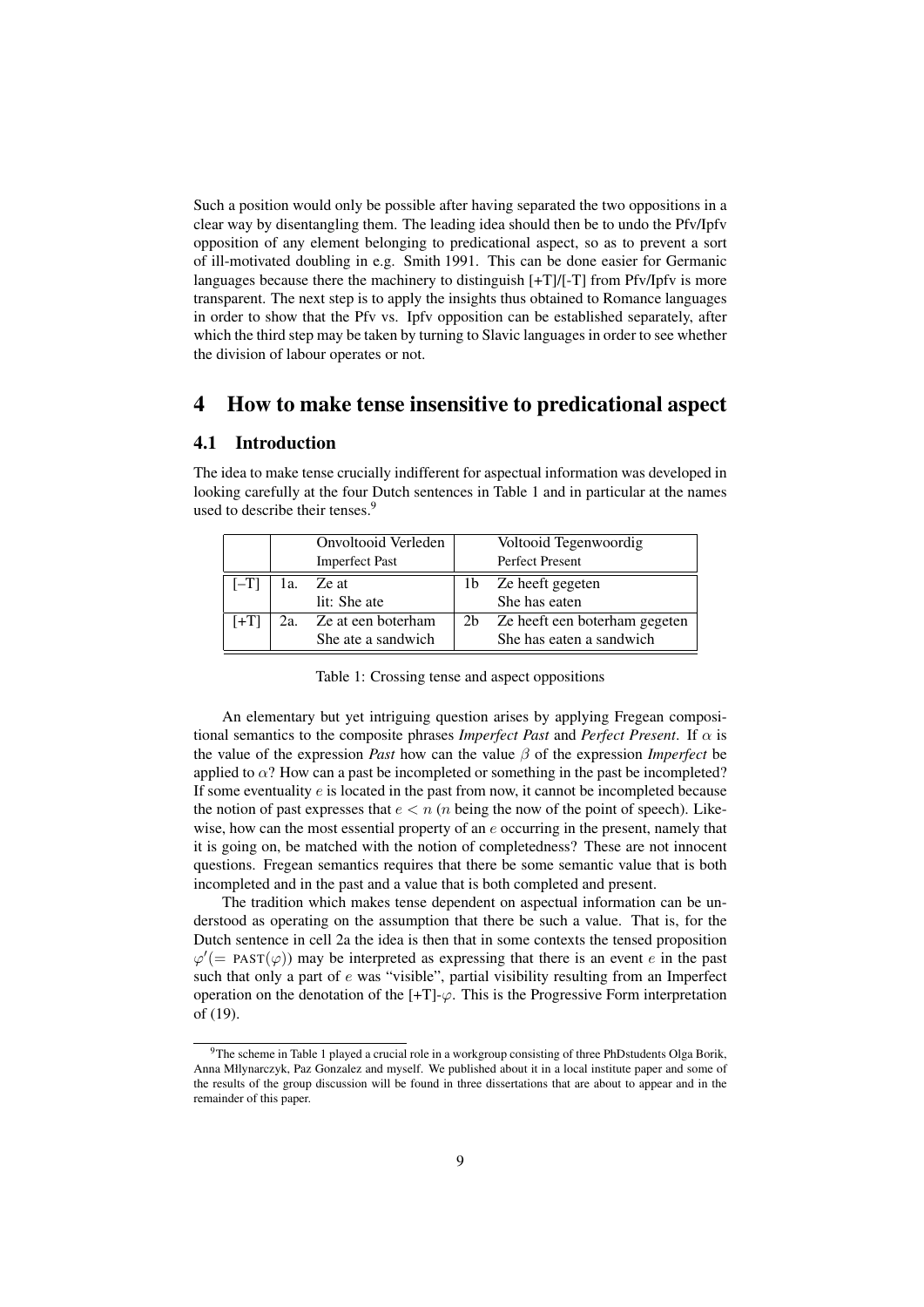#### (19) Judith at een boterham (, terwijl Ole de vaat deed) Judith was eating a sandwich (, while Ole was doing the dishes).

Along the same line, the Dutch sentence in cell 2b would be taken as a case in which the tensed [+T]-predication  $\varphi'$  (= PRES PERFECT( $\varphi$ )) is to be interpreted as expressing that the e denoted by  $\varphi$  was completed in the past, whereas e is also to be taken as being in the present, in some sense. Some scholars have tried to resolve this tension under the label of current relevance. Under such an analysis,  $e$  is taken as the semantic object that ties together the two apparently contradictory terms making up the complex tense information.

To see what is wrong with this, it is necessary to have a closer look at the most intriguing cell of Table 1:1b. Assuming the basic scheme  $\varphi'$  (= PRES PERFECT  $(\varphi)$ ) too,  $\varphi$  is [-T] in this case, as the tenseless predication 'She eat' does not give any clue about termination. Yet, cell 1b expresses that the process  $e$  as a completed whole is located anterior to the moment of speech. This does not imply that the  $[-T]$ -process e is to be turned into a [+T]-event e'. The [-T]-nature of the tenseless predication  $\varphi$  is retained in the resulting tensed proposition  $\varphi'$ , which means that the sense of completion of cell 1b should be provided at a different level of presenting information than at the predicational level  $\varphi$  itself. This can be seen by comparing 1b and 2b very carefully. The sort of completion in 1b just described is not of the same kind as the tenseless [+T]-information expressed in 2b by  $\varphi$  = 'She eat a sandwich'. In 2b there are two distinct senses of completion expressed by it. The first one is due to the tenseless [+T] completion expressed by 'She eat a sandwich' which is also present in 2a. It makes 2b differ from 1b. The second one is the sense of completion which is present in 1b and which makes 2b differ from 2a (as well as from 1a). It provides a bounded **domain** in which the semantic value of  $\varphi$  is hosted and it is due to the righthand bound of this domain that this second notion of completion is expressed rather than by predicational aspect at the level of  $\varphi$  itself.<sup>10</sup> It is this second sense of completion that makes tense independent of aspectual information. Summing up, we end up with two oppositions:

- 1.  $[+T]$  = terminative (telic) vs.  $[-T]$  durative (atelic) : 2a,b vs. 1a,b
- 2. Completed/Perfect vs. Incompleted/Imperfect : 1b, 2b vs. 1a, 2a

Figure 1 may illuminate the basic idea and the difference with coercion or transitional approaches. Its upper part represents the standard treatment found in the literature in which the effect of tense is taken as an direct operation on the tenseless predication  $\varphi$ . On this treatment, the open-ended process of eating in 1a of Table 1 informally represented as an open interval (to keep things simple) will not have to change by the Past tense, whereas the open-ended [–T]-process of her eating in 1b is to be coerced into a closed interval representing a [+T]-event, along the lines of De Swart. As already observed in discussing her proposal no coercion is necessary for 1a and 2b, whereas for 1b and 2a it is.

In the lower part of Figure 1 one can see that there is no need to coerce: in each of the four cases the predicational aspect is as it given by  $\varphi$ . Its denotation is harboured in a domain which itself is either open-ended as in 1a and 2a, or closed as in 1b and 2b. In the latter case, it follows in 1b from the right-hand bound of the domain that the process

<sup>&</sup>lt;sup>10</sup>The present approach subscribes to and is congenial to proposals in Depraetere 1995, Declerck 1979 and other publications of these authors, who have argued for the need to distinguish between two different senses of completion. As far as I can see the way in which the notion of bounded domain is shaped in the present paper leads to a somewhat different position.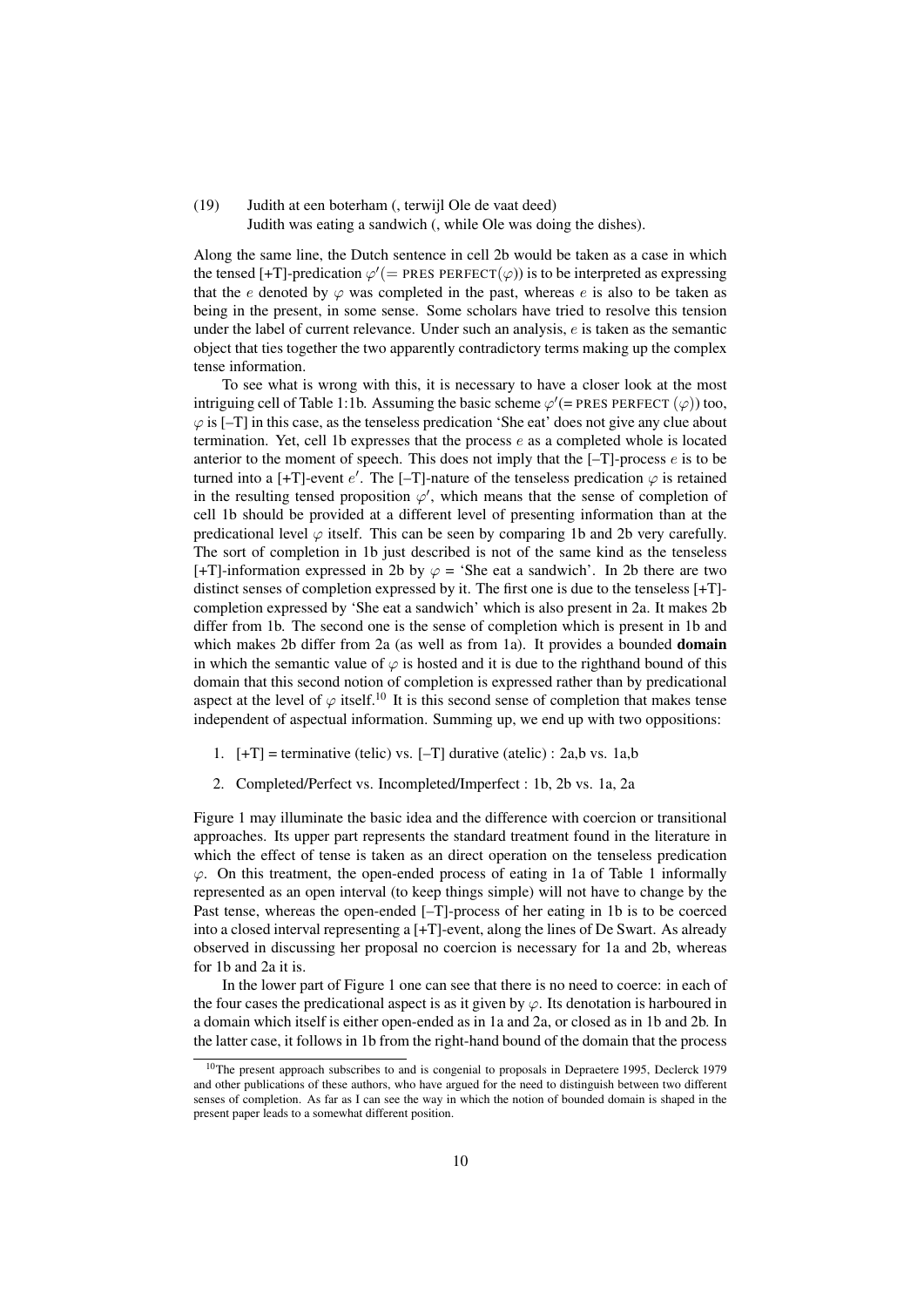

Figure 1: Two approaches: same level or different levels

of eating came to an end and that in 2b there are two different senses of completion. What the boxes in Figure 1 express are domains of some sort. Given the fact that the main task of tense is to locate eventualities with respect to one another in a discourse, the appropriate metaphor for a box domain seems to be the movie shot. This brings back the notion of perspective: the open boxes are comparable describing eventualities in a domain with an open end as distinguished from presenting eventualities in a closed shot. The difference between 1a and 1b is that in 1a the eventuality itself may have continued because by the choice of tense the speaker has located the process in an open domain, whereas in 1b the idea of continuation is cut off because the choice of the tense requires that the domain be closed. It is the closure of the domain that indicates that the process in it must have come to a stop, either at the point at which the domain terminates or earlier for some reason not described by the sentence itself. There is no reason to call a process terminated in this way an event. It is even misleading to do so, because the quantificational information necessary to make up an event, provided by the predication itself is not involved here.

It is the second opposition—that between an open domain and a closed domain that should be investigated as to the possibility of underlying the difference in Romance languages between the Imparfait and Passé Simple as well as the Slavic opposition between perfective and imperfective aspect. My thesis is that if there is a way to keep [+T] and Pfv apart in Romance and Slavic languages, then it should be along the lines just pegged out:  $[\pm T]$  should stay in the boxes of Figure 1, whereas Pfv as opposed to Ipfv should pertain to the nature of the boxes introduced by tense. In other words, the opposition Pfv vs. Ipfv should not say anything about the predication itself rather about the frame in which the eventuality in question is (to be) situated.

Summarizing one could say that three sorts of information should be accounted for in explaining the neutrality of tense with respect to predicational aspect. Firstly, a tense system should provide information about how an eventuality is ordered with respect to a harbouring domain that counts as its present ("the window through which one sees it"). Secondly, information should be given about the nature of the harbouring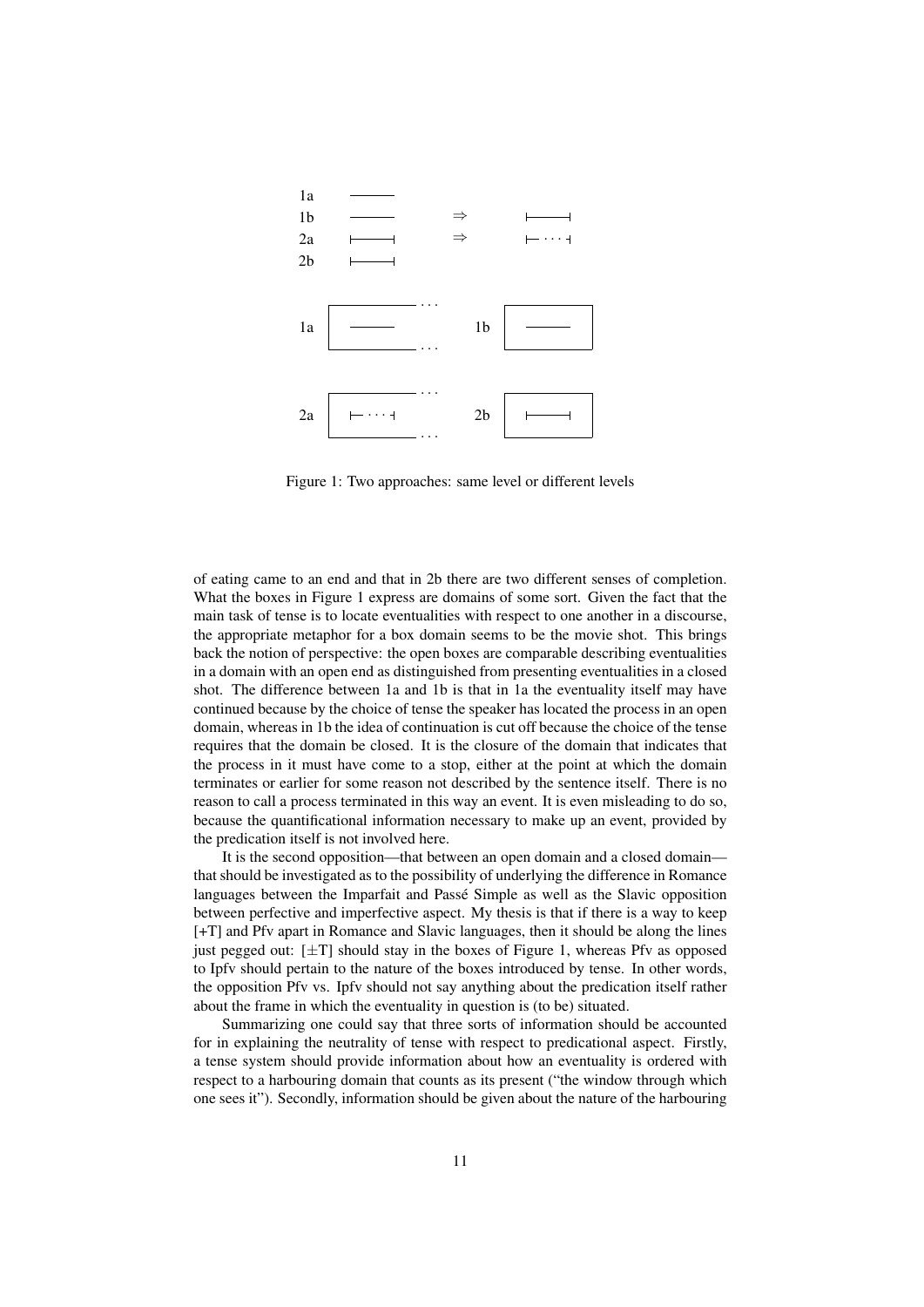domain itself with respect to some point of perspective to which the harbouring domain is related as a whole ("the right-hand side of the window"). Thirdly, information should be given as to whether this point of perspective is directly or indirectly related to the the now of the domain of discourse ("How far is the window from the point of speech?"). In the next section, I will discuss a tense system that satisfies the three requirements just formulated. It does that because it is set up as a system of three binary oppositions by which the three sorts of information can be accounted for systematically. It should be underscored that the tense system that will be discussed briefly is a Reichenbachian system, although it originated about hundred years earlier.<sup>11</sup>Its crucial advantage turns out to be that it provides more 'points' for the tense system to express the relevant relations and that it does so in a more natural way than customary in the two ternary divisions that characterize Reichenbach 1947.

## 4.2 A binary tense system and its dimensions

Table 1 is part of the Dutch tense system as developed by Te Winkel  $1866$ <sup>12</sup> By its  $2 \times 2 \times 2$ -set up it predicts the eight tense forms of Germanic languages like Dutch and English in a very precise way. It turns out to be applicable to both languages having a richer tense system (Romance languages) and languages having a poorer tense system (most Slavic languages). I shall briefly explain the main ideas of the binary setup of his tense system and I will show that a binary system can be interpreted as providing the means to warrant independency of tense from aspectual information.

Te Winkel's own ideas are sufficiently captured by the following quotations:

1. Present vs. Past

In thinking one starts from one of two points in time: either from the present or from the past. In the former case everything is seen as it appears at the moment at which one is thinking; in the latter case as it appeared at the moment at which one is thinking (in the past). (1866:68)

2. Synchronous vs. Posterior

An action is either synchronous or posterior with respect to each of the two points in time mentioned. (1866:68-9)

3. Action in Progress vs. Completed Action

An action expressed by a verb is thought of as going on as an *action in progress*, or as having been done, as a *completed action*. An action is really the ever-continuing transition from an *action in progress* to a *completed action*. A verb captures an action either in the middle of this transition or at the other end, where it has become a *totally completed action*. (1866: 69)

The first opposition is visible only by an opposition between tense morphemes, the second and third dimension are characterized by the presence or absence of auxiliaries: *zullen* (shall, will) expresses posteriority and *hebben* (have) what Te Winkel calls Completed Action. In what follows I will give a modernized version of Te Winkel's system

 $11$ I refer to Te Winkel 1866 but Te Winkel wrote already about his binary system at the end of the forties in the 19th century.

<sup>&</sup>lt;sup>12</sup>In Verkuyl and Le Loux-Schuringa 1985 in which it was made clear that the tense system as proposed in is superior to the tense system in Reichenbach 1947, Verkuyl 2001 argued that a binary system along Te Winkel's line makes it possible to provide for a compositional tense system.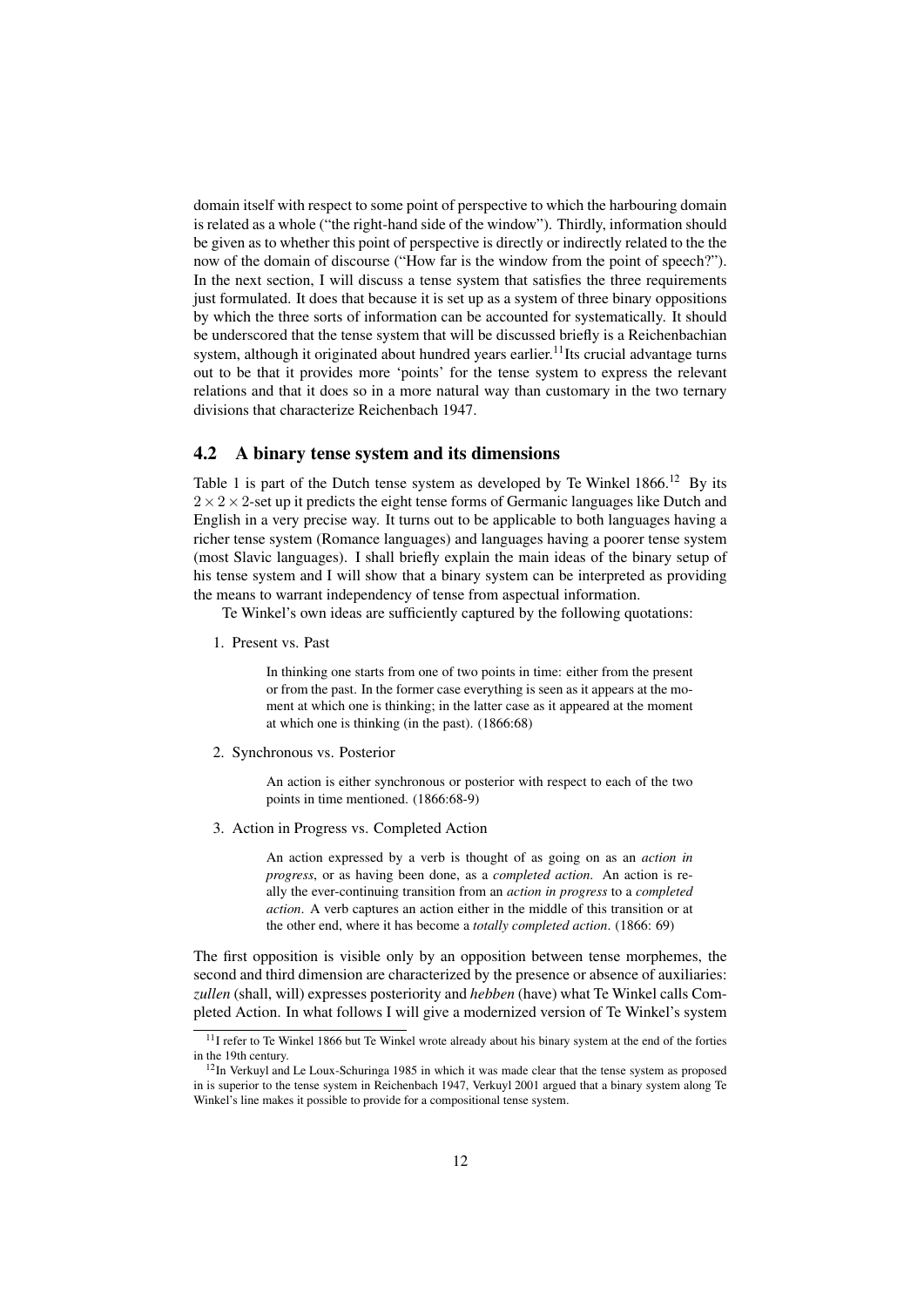as developed in Verkuyl 2001, adopting the idea of a three-step construction of tense and developing the three requirements at the end of the preceding section.

Let me first discuss some properties of the system in more detail. The basic idea is that Past and Present are the fundamental tense forms as suggested by Figure 2 together with Table 2, where the eight forms are spelled out: the operators PRES and PAST carry the tenseless S into a tensed sentence S'. The left-hand side of the Table provides the



Figure 2: Tense structure

four present forms, its right-hand side the four past forms. There is a strict parallelism between the two columns as will be visible shortly in presenting the corresponding configurations in Figure 3 below. PRES and PAST operate on a tenseless S and yield a

| Zij schrijf               | Zij schreef               |
|---------------------------|---------------------------|
| She write                 | She wrote                 |
| PRES(SYN)(IMP)(S)         | PAST(SYN)(IMP)(S)         |
| Zij zal schrijven         | Zij zou schrijven         |
| She will write            | She would write           |
| PRES(POST)(IMP)(S)        | PAST(POST)(IMP)(S)        |
| Zij heb geschreven        | Zij had geschreven        |
| She have written          | She had written           |
| PRES(SYN)(PERF)(S)        | PAST(SYN)(PERF)(S)        |
| Zij zal hebben geschreven | Zij zou hebben geschreven |
| She will have written     | She would have written    |
| PRES(POST)(PERF)(S)       | PAST(POST)(PERF)(S)       |

Table 2: The eight Dutch tense forms

tensed S', whereas the operators of the second and third dimension take a tenseless S yielding a tenseless S. The lowest line of each of the four rows in Table 2 provides the complex tense information in terms of the operators.

The bottom-top procedure of interpreting the tense structure starts with translating a tenseless predication, say 'Mary write the letter', into a type-logical formula.

(20) Mary write the letter  $\sim \lambda i'$ . Write  $(i')(b)(m)$ 

This is reminiscent of a standard event-semantic analysis, but apart from the fact that  $(20)$  has been simplified, it should be underlined that the index  $i'$  is not an event argument but an index representing a (natural) number associated with the Path-information exprressed by the predication, along the lines of Verkuyl 1993.<sup>13</sup>

<sup>&</sup>lt;sup>13</sup>The formula in (20) is simplified because the formalism in Verkuyl 1993 is not first-order. But the simplication does not bear on the problem at issue. For a way to relate indices to [+T]/[-T] cf. Borik 2002:119ff.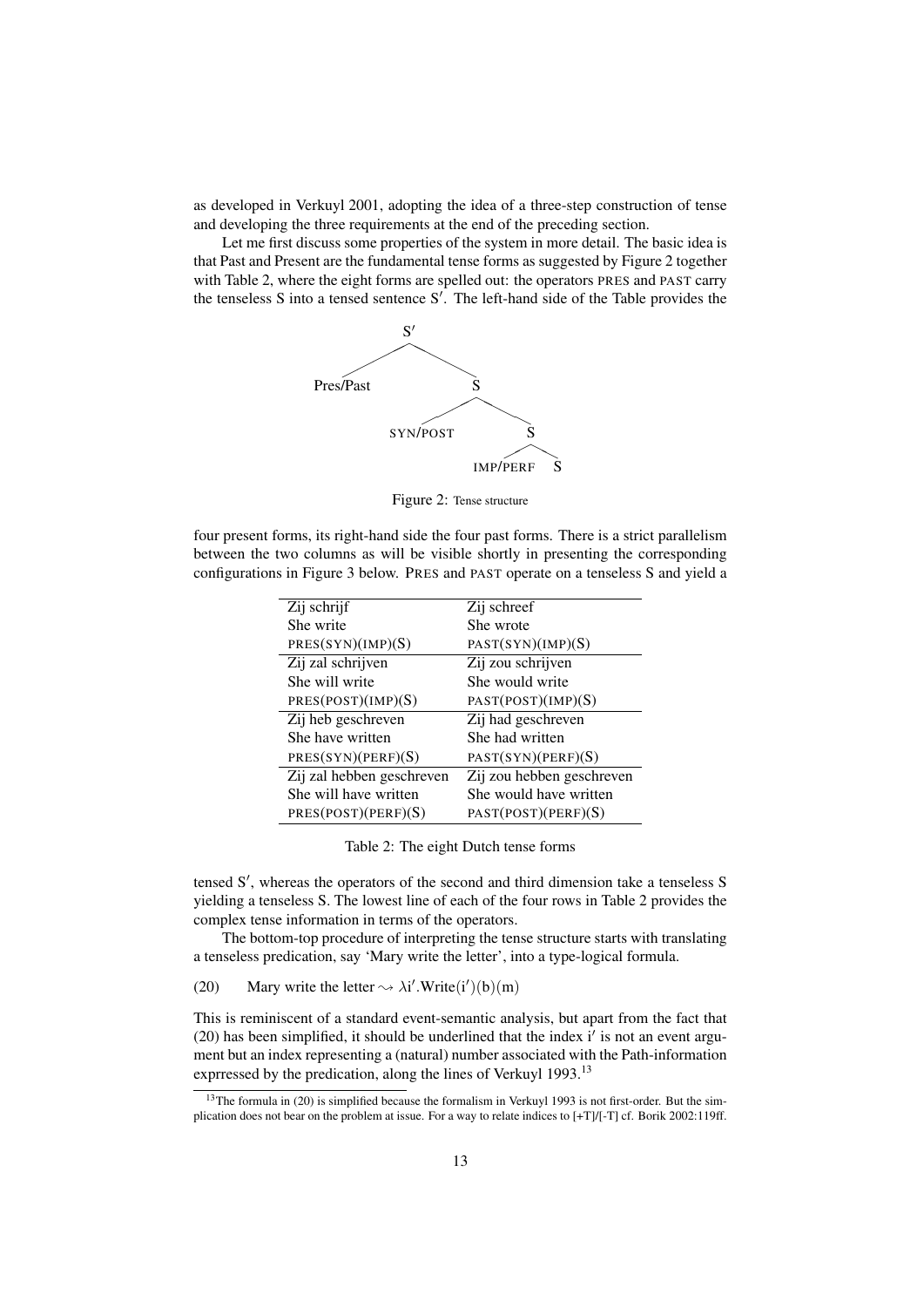There are several reasons for having natural numbers as the semantic objects representing temporal units. One is that an  $e$ -argument has too many ontological implications, whereas an abstract natural number has the clear advantage of staying away from ontological considerations, including the aspectual nature of the eventuality: both [+T]- and [–T]-predications have index-information. A second reason is that we use numbers in the heart of our experience with time: we number the minutes, hours, days, weeks, months, years and so on, thus making it possible to evade the burden of operating directly in the real number system. That is, knowing that a day is an interval with internal structure, we also treat it as a discrete number by calling it, say June 22. And although we know that there is no hole between June 22 and June 23 because the two intervals are contiguous, there is a hole between the discrete numbers 22 and 23. We manage the interaction between two number systems quite competently. We can easily "break up" 22 into its morning, afternoon and evening, as easily as we can go from compressing an interval into a point. The index i associated with the tenseless predication should be seen as a number representing the interval during which the eventuality takes place. It relates to similar indices associated with intervals introduced by overt adverbials or covert ones (contextually given). As easily as we can say that 3 is included in 12 ( $\{3\}$  ⊂  $\{12\}$ ), we can say that an index representing an interval is contained in another index. So, to be more specific, the (cumulating) index connected with the information provided by mentioning January, February and March is included in the index associated with the series of months of which they are members. In the same way, the index associated with an eventuality is included in the index associated with a larger domain in which it is located. It is along this line that the following formal representations should be understood.

The semantics of the operators is given in (21).

(21) a. PRES := 
$$
\lambda \varphi \exists i [\varphi[i] \land i = n]
$$
 PAST :=  $\lambda \varphi \exists i [\varphi[i] \land i < n]$   
b. POST :=  $\lambda \varphi \lambda i' \exists j [\varphi[j] \land i' < j]$  SYN :=  $\lambda \varphi \lambda i' \exists j [\varphi[j] \land j \circ i']$   
c. PERF :=  $\lambda \varphi \lambda j \exists k [\varphi[k] \land k \subset j]$  IMP :=  $\lambda \varphi \lambda j \exists k [\varphi[k] \land j \subseteq k]$ 

The definitions in  $(21)a$  introduce an index i that serves as the real speech time or as some virtual speech time in the past, as indicated by Te Winkel.<sup>14</sup> The idea is clear: it is a point of departure for the construction of temporal structure actualizing the tenseless S-information in real time (that is, the real time of the domain of discourse). The definition of POST in (21)b introduces a non-deictic future: it is not made dependent on *n*, but rather on an index i' with respect to which the index j is located in the future. The operator SYN is defined so as to make i a part of j, where j is to be taken as the present of i. A natural place for i would be at the end of j but I will discuss that point below in more detail. As to the definitions in  $(21)c$ , j can be taken as providing the domain with respect to the eventuality index  $k$  is defined. The operator PERF takes the index associated with the eventuality as being a proper subset of j and IMP as j being a subset of k or equal to it. Note that  $\&var$  is an option to consider on the privative or even the Jakobson line: it would allow for overlap between  $j$  and  $k$ , which raises the problem that  $k$  may be located outside  $j$ . I will not pursue this option embarking on j ⊆ k.

An example should be sufficient to make clear how the system operates formally on the basis of the definitions. The meaning of sentence (22) is derived as follows:

<sup>&</sup>lt;sup>14</sup>His use of the notion of point may be interpreted as allowing  $n$  to be an interval, as many take it nowadays, or rather as I would like it, as an index associated with an interval, so that  $n$  counts as a natural number, just like the other indices in the system.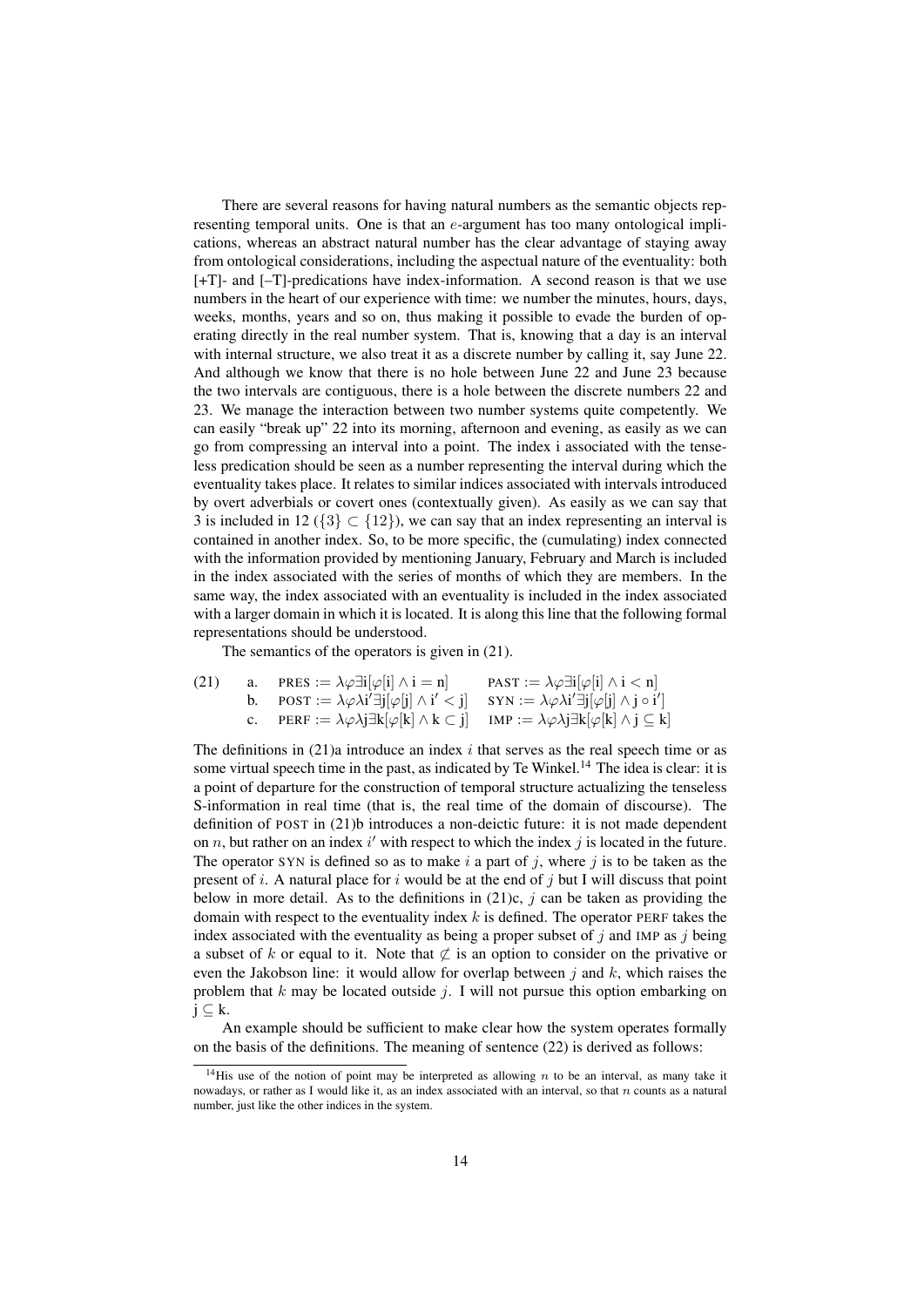#### (22) Maria had de brief geschreven Mary had written the letter

PERF(Mary write the letter)  $\rightsquigarrow$  $\lambda \varphi \lambda j \exists k [\varphi[k] \wedge k \subset j](\lambda i'.\text{Write}(i')(b)(m))$  $= \lambda j \exists k [\lambda i'.Write(i')(b)(m)[k] \wedge k \subset j]$  $= \lambda$ j $\exists k$ [Write(k)(b)(m)  $\wedge$  k  $\subset$  j] SYN(PERF)(Mary write the letter)  $\sim$  $\lambda \varphi \lambda i' \exists j [\varphi[j] \wedge j \circ i'] (\lambda j \exists k [\text{Write}(k)(b)(m) \wedge k \subset j])$  $= \lambda i' \exists j [\lambda j' \exists k [\text{Write}(k)(b)(m) \land k \subset j'][j] \land j \circ i']$  $= \lambda i' \exists j \exists k [Write(k)(b)(m) \wedge k \subset j \wedge j \circ i']$  $PAST(SYN)(PERF)(Mary write the letter) \rightarrow$  $\lambda \varphi \exists i [\varphi[i] \land i < n](\lambda i' \exists j \exists k [Write(k)(b)(m) \land k \subset j \land j \circ i'])$  $= \exists i[\lambda i' \exists j \exists k[\text{Write}(k)(b)(m) \land k \subset j \land j \circ i'] [i] \land i < n]$  $= \exists i \exists j \exists k$ [Write(k)(b)(m)  $\wedge$  k  $\subset$  j $\wedge$  j  $\circ$  i  $\wedge$  i  $\lt$  n]

The last line of the derivation gives the information that there is an index *i*, contextually determined and identified in discourse, in the past such that *i* overlaps with the index  $j$ , which is the present of  $i$  and the domain in which the index  $k$  associated with the eventuality is harboured, *k* being a proper subset of *j*. If *k* happens to be associated with a process as in *Mary had written letters* the meaning of PERF accounts for the fact that Mary's writing had been finished before *i*. The same applies to the [+T] predication which is made part of the information expressed by *Mary had written the letter*:  $k$  is simply a subpart of  $j$ . There are strong arguments for the position that the  $i$ is "at the end" of j, in which case the fact that  $k \subset j$  can be taken as implying that k precedes  $i$  (in a partial ordering, that is).

This is by no means far-fetched. If we say *Mary heeft vandaag een brief geschreven* (lit: Mary has written a letter today), Dutch speakers know that the event must have taken place in the interval between the beginning of today and now:  $k \subset [0, n]$ . There is no objection to see the now n as being part of the present as expressed by *today* covering the interval  $[0,24]$ :  $n$  is the temporary final point of the present-so-far. We all know that the index  $k$  of the event is part of the today-index and that it precedes n without loosing the sense that k and n are located in the same present, namely today-up-to n, which is j, where  $j = [0, n]$ , in this case due to the presence of the adverbial *today*. Taken in this sense, i (which is identical to n under PRES) is synchronous to j in the sense that may be ascribed to Te Winkel: in relating to  $j$ ,  $i$  provides itself a present to which  $k$  is going to be related. It is important to see that under the present analysis the nature of the event associated with  $k$  is totally indifferent as to its present. A sentence like *Mary heeft vandaag brieven geschreven* (lit: Mary has written letters today) also locates k as a subset of j (as in cell 1a of Table 1) and in this sense we interpret this sentence as pertaining to an eventuality that precedes the moment of speech. The same holds for *Mary had die dag brieven geschreven* (lit: Mary had written letters that day). In this sentence,  $i$  takes the place that  $n$  has in its present counterpart. The writing eventuality is located before i where i is at the end of j which is the present of i at that moment in the past and where  $k$  is located as a subset of  $i$  before  $i$ .

Let me take (Dutch) stock by giving the eight configurations that are generated on the basis of applying the three oppositions. The configurations are ordered in the same way as the examples given in Table 2. The main dividing line is the one between aconfigurations and b-configurations: the difference is that in the latter cases  $i$  is located anterior to n. As discussed above,  $i$  is the virtual  $n$  located in the past. This accounts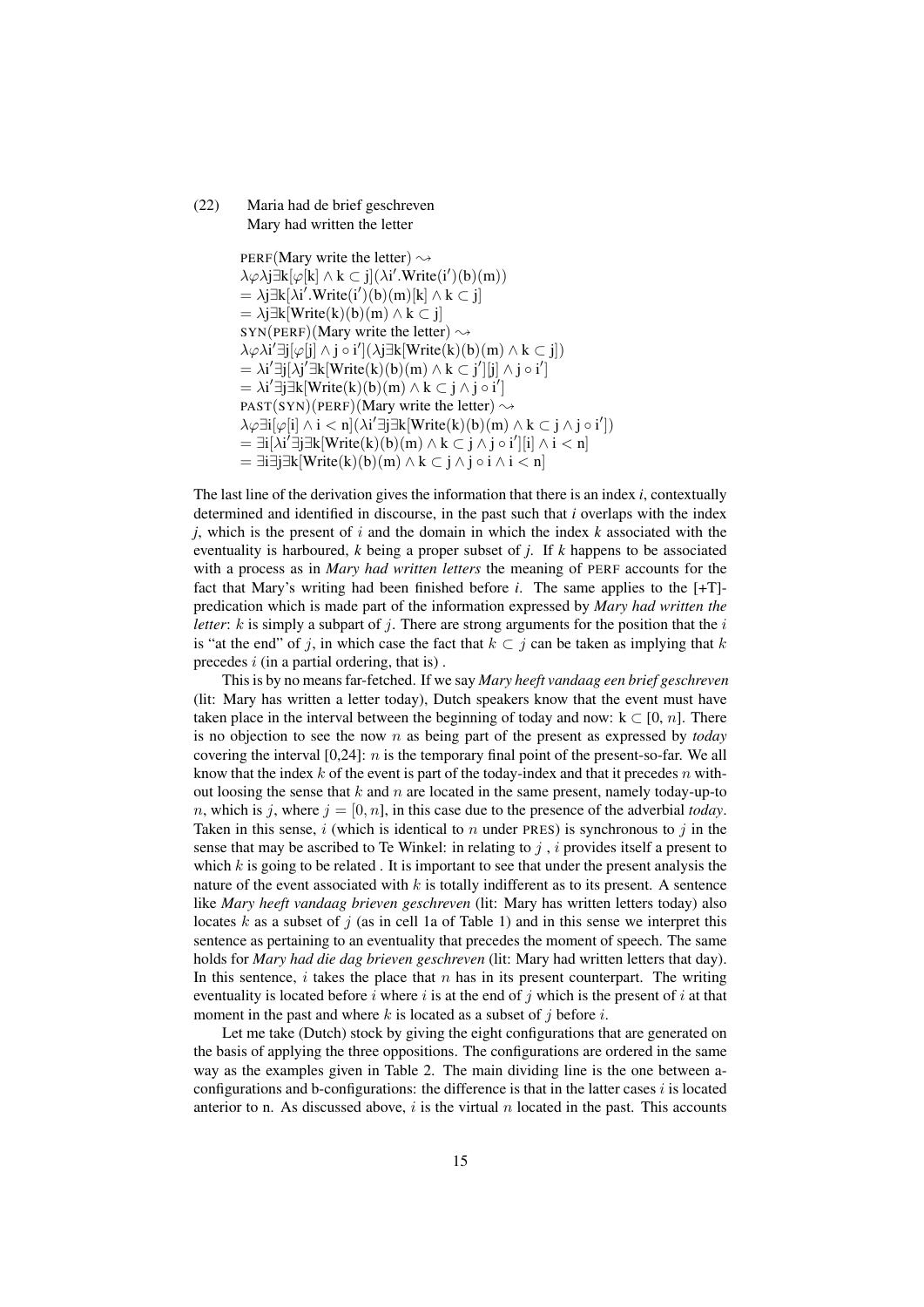

Figure 3: The Dutch tense configurations

for the identity of the  $i, j, k$ -configurations at the left-hand side and at the right-hand side. The second dividing line is the one between  $1+3$  and  $2+4$ . In the last four cases j is positioned to the right of i without being connected directly to i (it is posterior). It is connected to it indirectly because j is part of the present of i. In the four cases of  $1+3$ j is directly connected to i (it is synchronous). This makes the crucial difference with 2+4 as to the third dividing line, namely between 1+2 and 3+4. In the four Perf-cases k is included in j, which means in the case of 4a and 4b that k is positioned later than  $i$  and in the case of 3a and 3b before  $i$ . Note that here the notion of completedness is made visible. For example, in case 3a the domain  $j$  is a proper subset of the present of i, as can be demonstrated with the help of sentences like *Marie heeft vandaag een brief geschreven* (lit: Mary has written a letter today) where  $j \text{ } \textstyle \subset [0, i/n] \subset [0, 24]$  and where k is properly included in j independent of its predicational aspect.<sup>15</sup> The four Imp-cases illustrate that the relation between j and k is left unspecified. This means that i may be included in  $k$  (or: precede  $k$ ).

# 5 Comparing tenses from different systems

After having discussed a German tense system I will consider the relevant tenses in French and Russian from the point of view of defending the position that predicational aspect is to be seen as neutral with respect to tense. The room for taking this position is enlarged by the fact that in German languages the first binary opposition of (21), the

<sup>&</sup>lt;sup>15</sup>The present analysis is quite compatible with the recent extensions of the so-called Extended Now theory a proposed in Von Stechow 1999 and related papers accessible on Von Stechow's internet site. It seems to me that a binary approach as advocated here would strengthen the EN-thesis considerably because it detaches the idea from the Perfect. It is a property of the presence of Syn in interaction with i.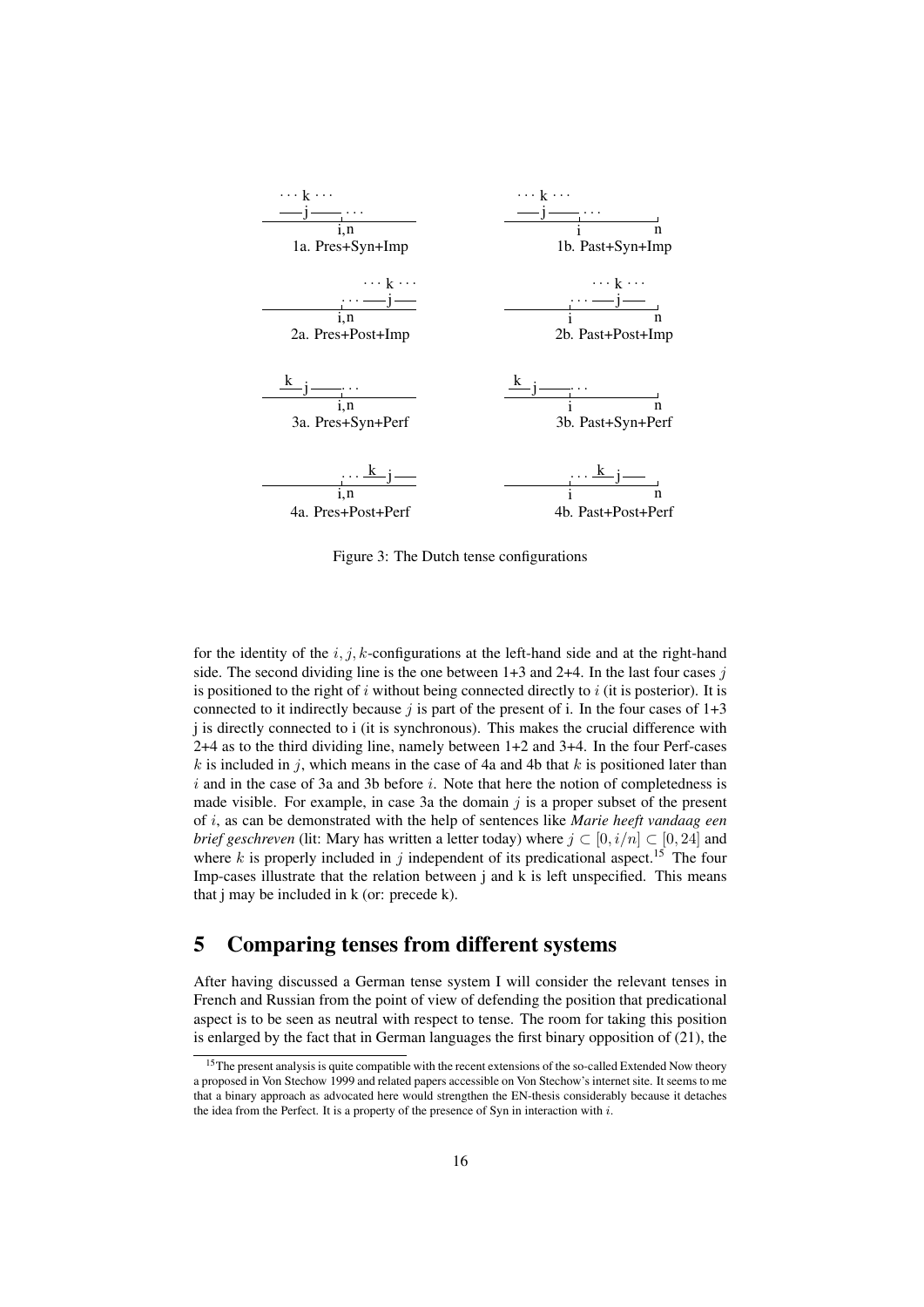one between Pres and Past, is in fact the only genuine tense opposition:  $i$  is located in the real time of the domain with respect to the deictic centre of the system, the index n. This is the information that comes with tense, whereas the other information is provided by essentially tenseless information that is mapped into real time by the Present form or the Past form.

#### 5.1 The French Imparfait, Passé Simple and Passé Composé

If the same picture can be maintained for Romance languages, this would mean that the information about  $j$  should be expressed either together with the tense information or one should assume a three-step layered organization in which the Future tense will be treated as detached from the point of speech n as defined by  $(21)$ b. I will pursue the latter line of thought not excluding the possibility that for French the first dimension is organized as a tripartite opposition. In that case, a sentence like *Mary va ecrire une ´ lettre* (lit: Mary goes to write a letter) could be analyzed analogous to *Mary zal een brief schrijven* and *Mary will write a letter*.

However, I will focus here on the difference betweenthe Passé Simple and the Imparfait on the one hand and between these two Past tense forms and the Present tense form of the Passé Composé on the other. The latter is relatively easy to describe, given Figure 3: it can be understood in terms of the configuration 3a. Below I will return to the question of how the Dutch and French perfect forms differ from the English Present Perfect. There is sufficient similarity between the coverage of the Dutch Present Perfect and the French Passé Composé to assign them the same basic structure.

As to the Passé Simple, it is a Past tense form but it behaves as a PERF-form in the sense that there is a strong requirement on the relation between  $j$  and  $k$ : at least one should have  $k \subset j$ . But this would yield configuration 3b of Figure 3, which is the Past Perfect form. Now, it has been observed that there is a close relation between the Passé Simple and what is expressed by the Past Perfect: pastness and completedness. If the Passé Simple can taken as essentially an Aorist form, the closeness of the relation is that the Aorist expresses both Pastness in the sense of 1a of Table 1and Completedness in the sense of 1b. Yet, one may not identify the Passe Simple and the Past Perfect ´ completely although the Aorist has a considerable overlap with the PP. This is obtained by requiring  $k \subseteq j$ , which should provide the closeness of k to i but also provides a sort of Past Perfect sense.<sup>16</sup>

The difference between the Passé Simple and the Passé Compose is also welldefined now: there are two differences. Firstly, the i of the PC is located in n and the i of the PS in the past. Secondly, the requirements on the relation between  $j$  and  $k$ are different: for the PC  $k \subset j$  and for the PS  $k \subset j$ . The relative simplicity of the two transitions may account for the current development in which the PC takes over the duties of the PS in spoken French. This might have been obtained by softening the PC-requirement into  $k \subseteq j$ . It seems to me that a binary approach makes it possible to describe the differences and correspondences between the three tenses under analysis properly while maintaining the position that predicational aspect can be made invisible for the tense forms.<sup>17</sup>

The Imparfait also fits into the configuration 1b of Figure 3, but to identify the use of the Dutch Imperfect with the use of the French Imparfait would ignore the obvious

<sup>&</sup>lt;sup>16</sup>Since  $k \subset j$  does not say anything about the position of k with respect to its last part  $i, k \subset j$  could do the job alone or one could invoke  $k = j$  for the PS, but I leave this matter open for a more detailed investigation including the use of the Greek Aorist in comparison with the Present and Past Perfect.

<sup>&</sup>lt;sup>17</sup>For a more extensive survey of the French tense system, see PICS.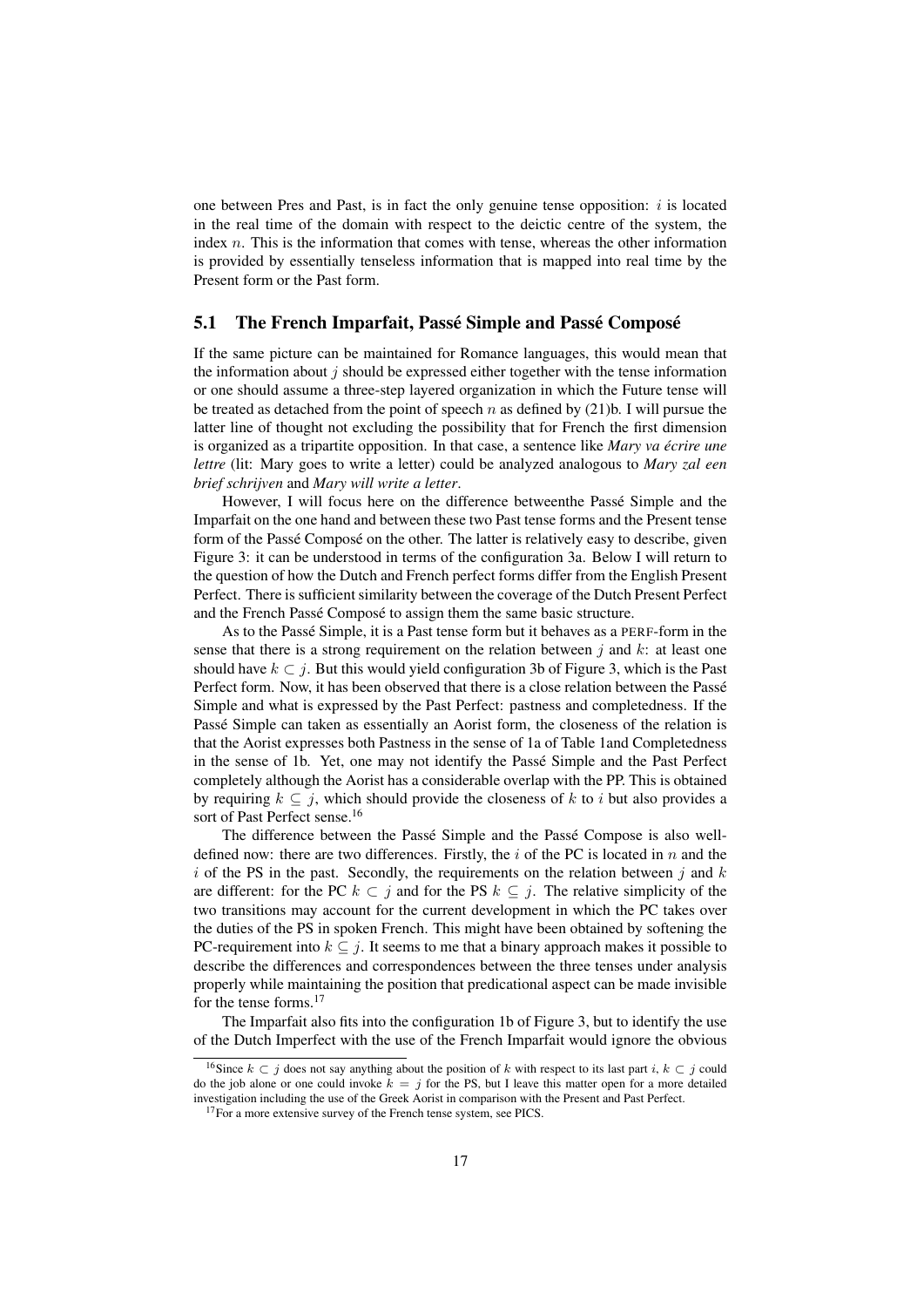differences between the contexts of use of these two forms. However, these differences are due to the presence of the Passe Simple in French which claims its own role in the ´ tense system and covers part of what can be expressed by the Dutch Simple Past in some contexts of use. The obvious place to look for is (21)c. As observed, we have embarked on the option  $j \subseteq k$  for the definition of IMP. The  $j \subseteq k$ -specification for the Imparfait leaves open the possibility for  $j = k$  as in the case in which *Mary traversait la Manche* (Mary crossed the Channel) is used to report about a complete crossing. For French the =-part of the  $j \subseteq k$ -information should be less likely in view of the fact that  $k \subset j$  is available in another past tense. But it is available. In Dutch one has to switch to a present tense in order to have  $k \subset j$ , so in order to obtain a sense of completion one may appeal to the =-part of the  $j \subseteq k$ -information as a default (dependent on the context of use). For [+T]-predications this default is a natural strategic option: without the evidence to the contrary as expressed by the subordinate clause of (19), the *Judith at een boterham* (Judith ate a sandwich)-part expresses a completed event.

### 5.2 Among Germanic tenses

The difference between the French Imparfait and the Dutch Imperfectum may be ascribed to the presence of an extra tense form in French, but in order to account for the difference between the English Imperfect and its Dutch counterpart one cannot appeal to such an extra form. As discussed in Verkuyl 2001, the difference may be explained in terms of adverbial modification. The reason why Dutch can have both *Judith at gisteren drie boterhammen* (Yesterday Judith ate three sandwiches) and *Judith heeft gisteren drie boterhammen gegeten* (lit: Yesterday Judith has eaten three sandwiches), whereas English does not allow the last gloss as a sentence, is that in Dutch *gisteren* (yesterday) is associated with j:  $j \text{ }\subset \text{ }$ [Yesterday], whereas for English an extra requirement holds:  $j \subset \llbracket$ Yesterday $\rrbracket \& i = n$ . Given the fact that the Progressive Form has taken such a prominent place in the English tense system covering  $j \subset k$ , it follows that the default value for the Simple Past has focussed on the remaining part of  $j \subseteq k$ , namely  $j = k$ . Which would account for the fact that the simple Past in English tends to express completion ("of the higher window level", so to say, not at the predicational aspect level.)

## 5.3 Slavic tense

For the discussion of our thesis as applied to the Russian tense system I will make use of Borik 2002, which discusses the question of how the difference between perfective and imperfective aspect in Russian can be detached from the [+T]/[-T]-opposition. The Russian tense system can be argued to have a main division between Past and Non-Past. In spite of the apparent lack of forms, it is clear that Russian covers roughly the same ground as the Germanic tense system. Roughly, because *Ona napisala* should be taken as expressing something wavering between the Passe Simple and the Past Perfect ´ dependent on the context of use. Roughly also, because the Future Perfective form *Ona napiset* comprises situations in which English speakers could have used *She will have written* but it can be used more generally.

Borik defends the view that in terms of an extension of the well-know Reichenbachian system, perfective aspect should be defined as in (23)a and imperfective as in (23)b.

(23) a.  $S \cap R = \emptyset$  and  $E \subseteq R$ .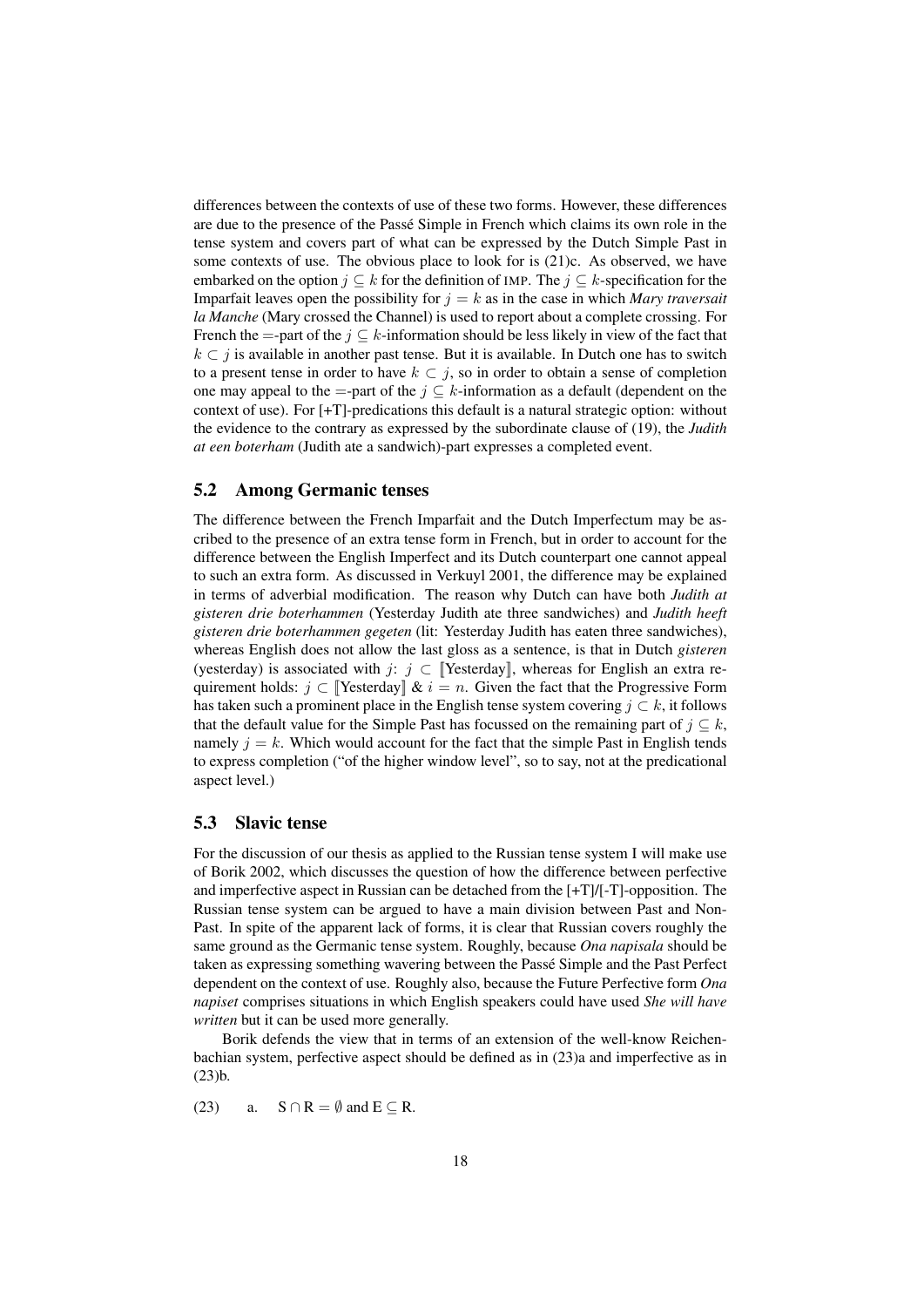| Non-PAST                                | <b>PAST</b>                             |
|-----------------------------------------|-----------------------------------------|
| Ona piset                               | Ona pisala                              |
| She writes                              | She Imp-wrote                           |
| i,n $\&$ i $\circ$ j $\&$ j $\subset$ k | $i < n$ & $i \circ j$ & $j \subseteq k$ |
| Ona bud-et pisát                        |                                         |
| She will write                          | She would write                         |
| i,n & i < j & j $\subseteq$ k & i < n   |                                         |
|                                         | Ona napisala                            |
|                                         | She Pfv-wrote                           |
| She has written                         | She had written                         |
|                                         | $&$ i $\circ$ j $&$ k $\subset$ j       |
| Ona napiset                             |                                         |
| <b>She Fut/Pfv-writes</b>               |                                         |
| She will have written                   | She would have written                  |
| i,n $\&$ i $\lt$ j $\&$ k $\lt$ j       |                                         |

Table 3: The Russian tense forms

### b. not perfective:  $S \cap R \neq \emptyset$  or  $E \nsubseteq R$

Translated into the binary system that has been described in the present paper this boils down to the requirement that Pfv be given the requirement  $k \subseteq j$ . Here we differ because the proper subset relation covers different contexts of use than the subset relation. I will not start a debate here, but leave open the possibility that in order to account for the correspondences between the Slavic tense system and the Germanic and Romance systems, either of the options may have to be chosen. I will also not discuss the question of how the perfective prefix should be given a place in the tense system itself. For the moment, the semantic correspondences should be given an more prominent place than the syntactic underpinning. If the present thesis can be maintained, it should be easy to provide a syntax allowing the relevant information to take part in a larger whole.

# 6 Conclusion

The thesis of the present paper was that it should be possible to distinguish between predicational aspect and grammatical aspect and that by doing that it becomes possible to detach aspectual information from information that is typical of tense. As a consequence it follows that one should not use type-logical instruments in order to adapt the type of the predication expressing predicational aspect. By taking Pfv and Ipfv as "windows" on what happens and by doing something similar for tense systems that distinguish between perfect forms and imperfect forms, it is possible to sort out two notions of completion at a different level. It has been shown that the two levels of completion can be made visible in the interpretation of sentences.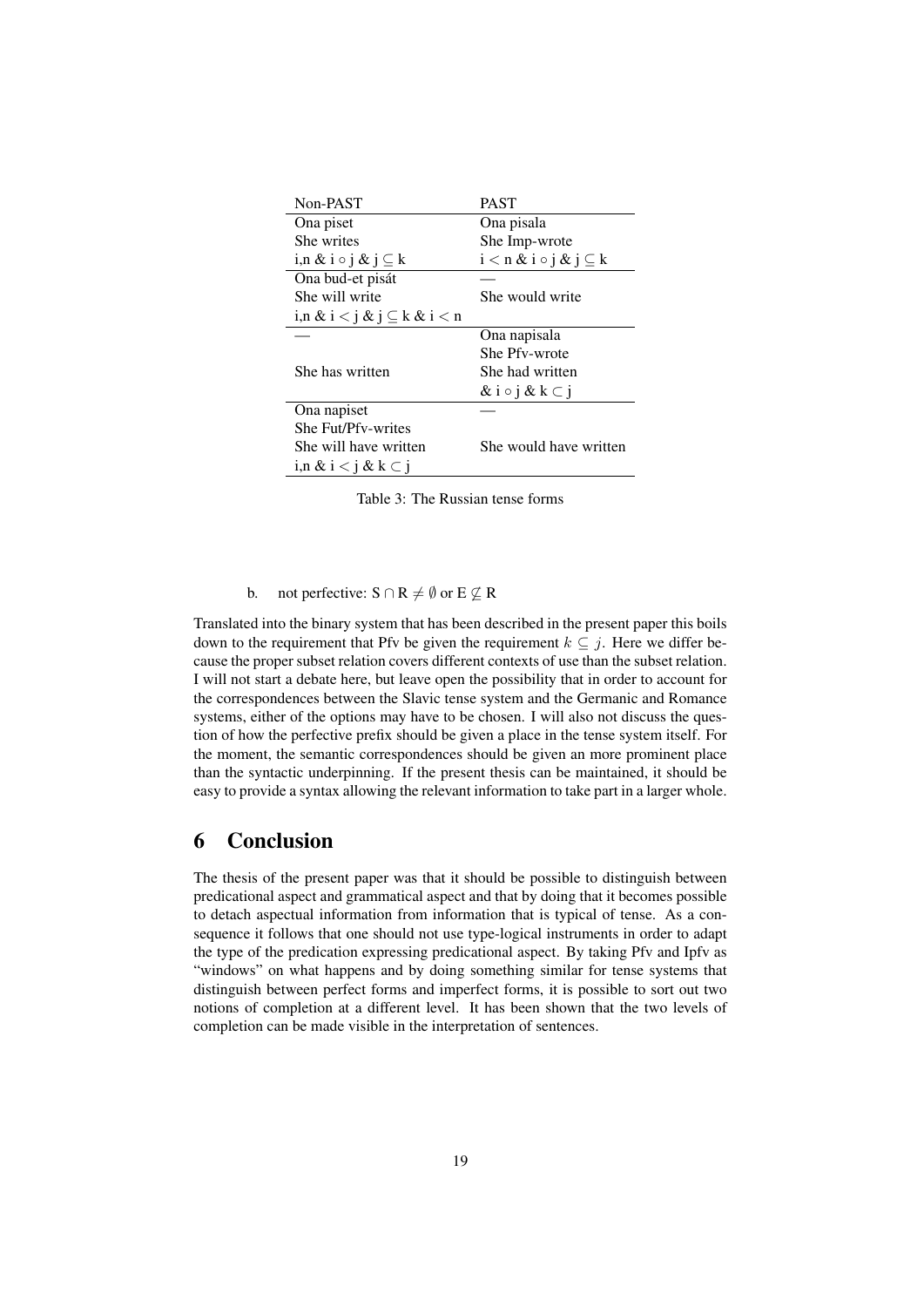#### \**References*

- Borik, Olga. 2002. *Aspect and Reference time*. Doctoral dissertation, Utrecht Institute of Linguistics OTS, Utrecht.
- Comrie, Bernard. 1976. *Aspect*. Cambridge Textbooks in Linguistics. Cambridge: Cambridge University Press.
- De Swart, Henriëtte. 1998. Aspect shift and coercion. *Natural language and linguistic theory* 16:347–85.
- Declerck, Renaat. 1979. Aspect and the Bounded/Unbounded (Telic/Atelic) Distinction. *Linguistic Inquiry* 17:761–794.
- Depraetere, Ilse. 1995. On the Necessity of Distinguishing between (Un-) Boundedness and (A-)Telicity. *Linguistics and Philosophy* 18:1–18.
- Galton, Anthony. 1984. *The Logic of Aspect. An Axiomatic Approach*. The Clarendon Library of Logic and Philosophy. Oxford: Clarendon Press.
- Kabakčiev, Krasimir. 2000. Aspect in English. A "Common-Sense" View of the Inter*play between Verbal and Nominal Referents*. Studies in Linguistics and Philosophy, Vol. 75. Kluwer Academic Publishers.
- Kamp, Hans. 1981. A theory of truth and semantic representation. In *Formal Methods in the Study of Language*, ed. Jeroen A. G. Groenendijk, Theo M.V Janssen, and Martin J.B. Stokhof, 277–322. Amsterdam. Mathematical Center Tracts 136.
- Kamp, Hans, and Uwe Reyle. 1993. *From Discourse to Logic. Introduction to Modeltheoretic Semantics of Natural Language, Formal Logic and Discourse Representation Theory*. Studies in Linguistics and Philosophy, Vol. 42. Dordrecht: Kluwer Academic Publishers.
- Kamp, Hans, and Christian Rohrer. 1983. Tense in Texts. In *Meaning, Use and Interpretation of Language*, ed. R. Bäuerle, C. Schwarze, and A. von Stechow. 250– 269. Berlin and New York: Mouton de Gruyter.
- Leskien, A. 1919. *Grammatik der altbulgarischen (altkirchenslavischen) Sprache*. Heidelberg: Carl Winter's Universiatsbuchhandlung. 2 edition.
- Młynarczyk, Anna. 1998. Aspectualiteit in het Nederlands en het Pools. Master's thesis, Instytut Germanistyki, Uniwersytet Warszawski. 111 p.
- Molendijk, Arie. 1990. *Le passe simple et l'imparfait : une approche reichenbachi- ´ enne*. Amsterdam: Rodopi.
- Reichenbach, Hans. 1947. *Elements of Symbolic Logic*. New York: The Macmillan Company. First free press paperback edition 1966 edition.
- Smith, Carlota S. 1991. *The Parameter of Aspect*. Studies in Linguistics and Philosophy, Vol. 43. Dordrecht: Kluwer Academic Publishers.
- Te Winkel, L.A. 1866. Over de wijzen en tijden der werkwoorden. *De Taalgids* 8:66–75.